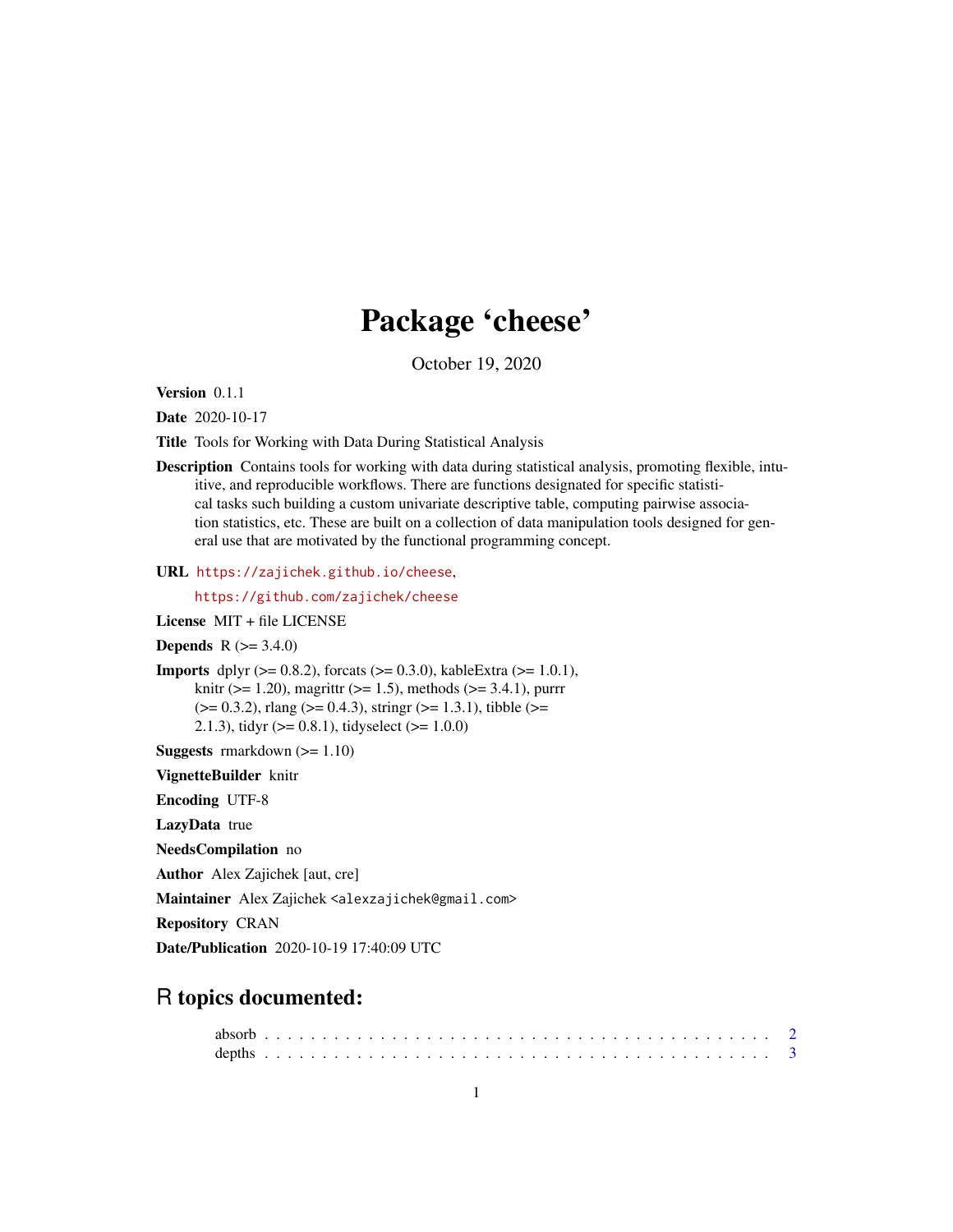### <span id="page-1-0"></span>2 absorb a structure of the contract of the contract of the contract of the contract of the contract of the contract of the contract of the contract of the contract of the contract of the contract of the contract of the co

| Index |                                                                                                            |  |
|-------|------------------------------------------------------------------------------------------------------------|--|
|       |                                                                                                            |  |
|       |                                                                                                            |  |
|       |                                                                                                            |  |
|       |                                                                                                            |  |
|       |                                                                                                            |  |
|       |                                                                                                            |  |
|       |                                                                                                            |  |
|       | heart disease $\ldots \ldots \ldots \ldots \ldots \ldots \ldots \ldots \ldots \ldots \ldots \ldots \ldots$ |  |
|       |                                                                                                            |  |
|       |                                                                                                            |  |
|       |                                                                                                            |  |
|       |                                                                                                            |  |
|       |                                                                                                            |  |

<span id="page-1-1"></span>

absorb *Absorb values into a string containing keys*

### Description

Populate string templates containing keys with their values. The keys are interpreted as regular expressions. Results can optionally be evaluated as R expressions.

### Usage

```
absorb(
   key,
    value,
    text,
    sep = "''',trace = FALSE,
    evaluate = FALSE
```
### Arguments

)

| key      | A vector that can be coerced to type character.                                                 |
|----------|-------------------------------------------------------------------------------------------------|
| value    | A vector with the same length as key.                                                           |
| text     | A (optionally named) character vector containing patterns.                                      |
| sep      | Delimiter to separate values by in the placeholder for duplicate patterns. De-<br>faults to " " |
| trace    | Should the recursion results be printed to the console each iteration? Defaults to<br>FALSE.    |
| evaluate | Should the result(s) be evaluated as $R$ expressions? Defaults to $FALSE$ .                     |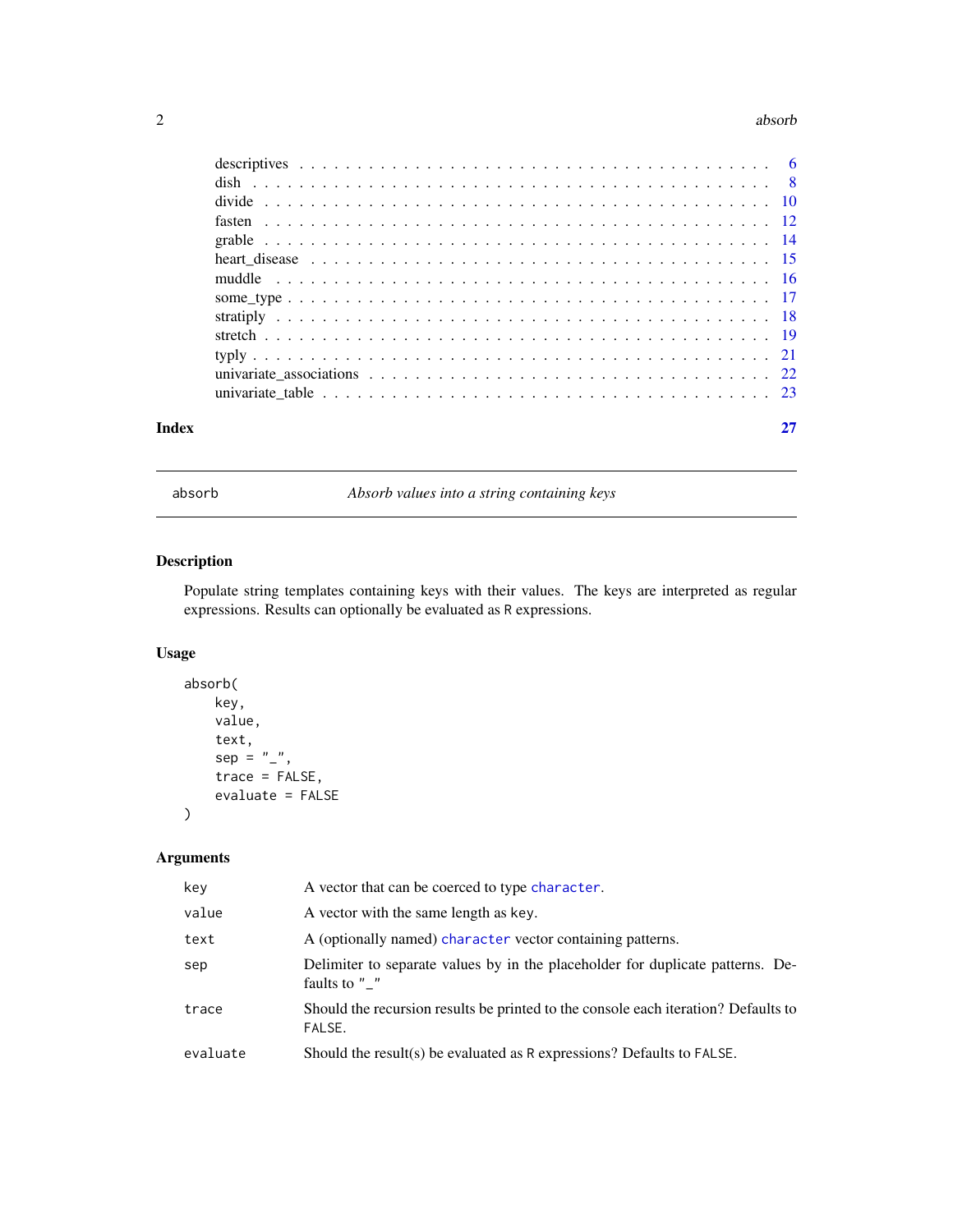### <span id="page-2-0"></span>depths 3

### Details

The inputs are iterated in sequential order to replace each pattern with its corresponding value. It is possible that a subsequent pattern could match with a prior result, and hence be replaced more than once. If duplicate keys exist, the placeholder will be filled with a collapsed string of all the values for that key.

### Value

- If evaluate = FALSE (default), a [character](#page-0-0) vector the same length as text with all matching patterns replaced by their value.
- Otherwise, a [list](#page-0-0) with the same length as text.

### Author(s)

Alex Zajichek

### Examples

```
#Simple example
absorb(
   key = c("mean", "sd", "var"),value = c("10", "2", "4"),text =
       c("MEAN: mean, SD: sd",
          "VAR: var = sd^2",
         MEAN = "mean")
)
#Evaluating results
absorb(
   key = c("mean", "mean", "sd", "var"),
   value = c("10", "20", "2", "4"),
    text = c("mean)/2", "sd^2"),sep = "+",trace = TRUE,
    evaluate = TRUE
) %>%
    rlang::flatten_dbl()
```
depths *Find the elements in a list structure that satisfy a predicate*

### Description

Traverse a list of structure to find the depths and positions of its elements that satisfy a predicate.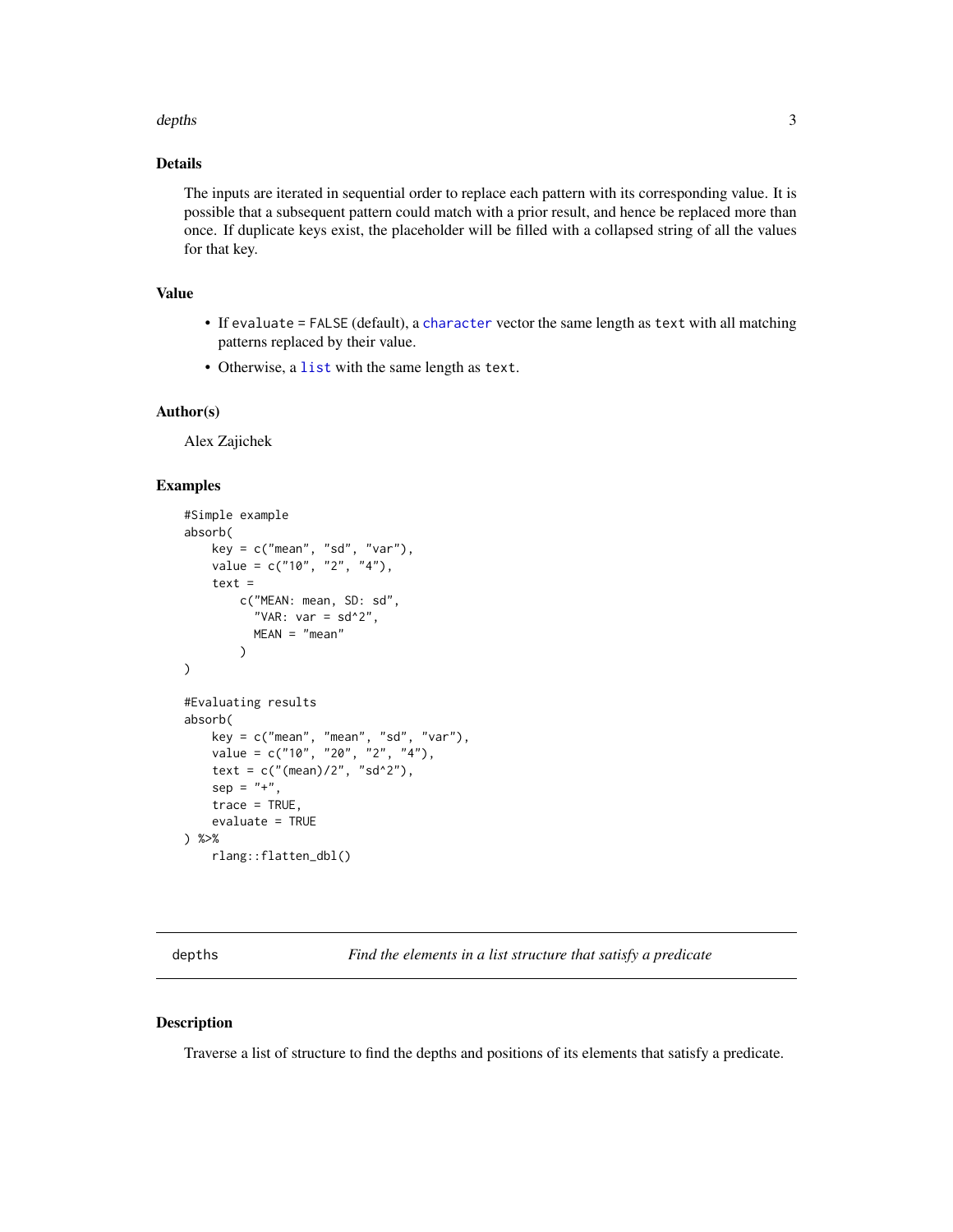4 depths and the contract of the contract of the contract of the contract of the contract of the contract of the contract of the contract of the contract of the contract of the contract of the contract of the contract of t

### Usage

```
depths(
    list,
    predicate,
    bare = TRUE,...
\mathcal{L}depths_string(
    list,
    predicate,
    bare = TRUE,
    ...
)
```
### Arguments

| list      | A list, data. frame, or vector.                                                                        |
|-----------|--------------------------------------------------------------------------------------------------------|
| predicate | A function that evaluates to TRUE or FALSE.                                                            |
| bare      | Should algorithm only continue for bare lists? Defaults to TRUE. See $r$ lang:: 'bare-type-predicates' |
| $\cdots$  | Additional arguments to pass to predicate.                                                             |

### Details

The input is recursively evaluated to find elements that satisfy predicate, and only proceeds where rlang::is\_list when argument bare is FALSE, and rlang::is\_bare\_list when it is TRUE.

### Value

- depths() returns an [integer](#page-0-0) vector indicating the levels that contain elements satisfying the predicate.
- depths\_string() returns a [character](#page-0-0) representation of the traversal. Brackets {} are used to indicate the level of the tree, commas to separate element-indices within a level, and the sign of the index to indicate whether the element satisfied predicate  $(-$  = yes, + = no).

### Author(s)

Alex Zajichek

```
#Find depths of data frames
df1 < -heart_disease %>%
    #Divide the frame into a list
   divide(
     Sex,
     HeartDisease,
     ChestPain
```
<span id="page-3-0"></span>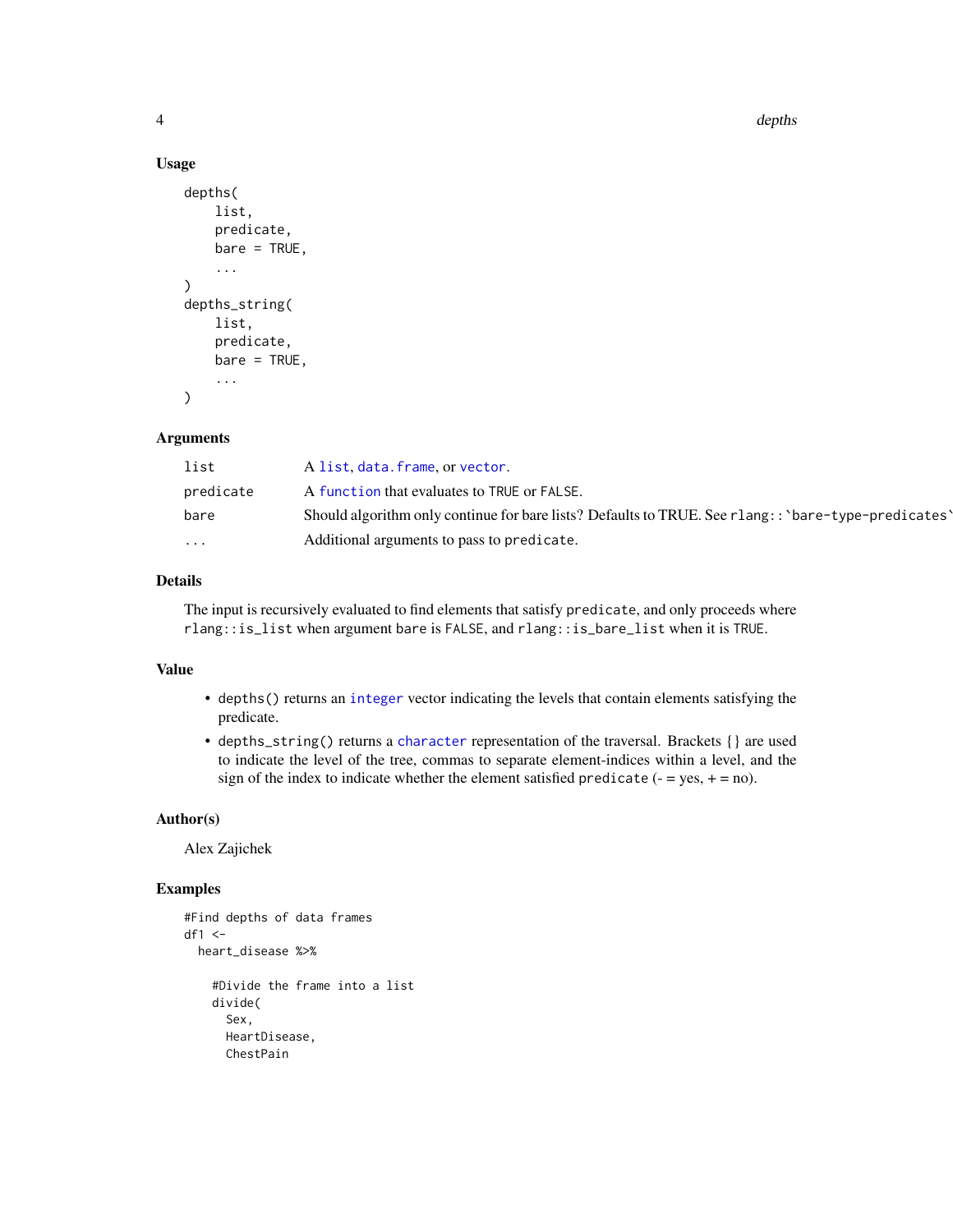```
\lambdadf1 %>%
  #Get depths as an integer
  depths(
    predicate = is.data.frame
  )
df1 %>%
  #Get full structure
  depths_string(
    predicate = is.data.frame
  \mathcal{L}#Shallower list
df2 < -heart_disease %>%
    divide(
      Sex,
      HeartDisease,
      ChestPain,
      depth = 1\lambdadf2 %>%
  depths(
    predicate = is.data.frame
  \mathcal{L}df2 %>%
  depths_string(
    predicate = is.data.frame
  \lambda#Allow for non-bare lists to be traversed
df1 %>%
  depths(
    predicate = is.factor,
    bare = FALSE
  )
#Make uneven list with diverse objects
my_list <-
 list(
    heart_disease,
    list(
      heart_disease
    ),
    1:10,
    list(
      heart_disease$Age,
```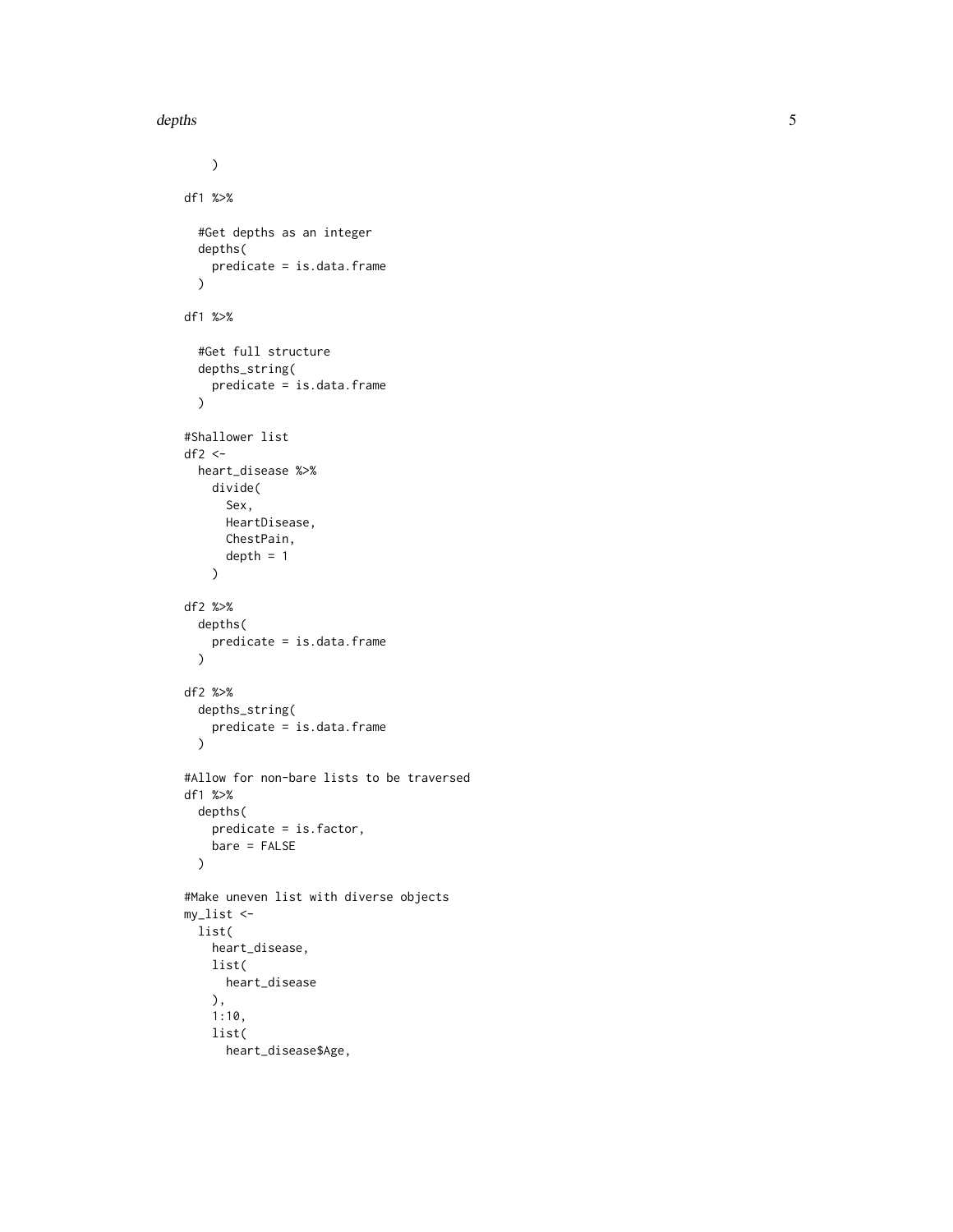```
list(
        heart_disease
      )
   ),
    glm(
      formula = HeartDisease \sim .,
      data = heart_disease,
      family = "binomial"
   \lambda\lambda#Find the data frames
my_list %>%
 depths(
   predicate = is.data.frame
 )
my_list %>%
 depths_string(
   predicate = is.data.frame
 )
#Go deeper by relaxing bare list argument
my_list %>%
 depths_string(
   predicate = is.data.frame,
   bare = FALSE
 )
```
<span id="page-5-1"></span>descriptives *Compute descriptive statistics on columns of a data frame*

### Description

The user can specify an unlimited number of functions to evaluate and the types of data that each set of functions will be applied to (including the default; see "Details").

### Usage

```
descriptives(
    data,
    f<sub>-all</sub> = NULL,
    f_numeric = NULL,
    numeric_types = "numeric",
    f_categorical = NULL,
    categorical_types = "factor",
    f_{other} = NULL,
    useNA = c("ifany", "no", "always"),
```
<span id="page-5-0"></span>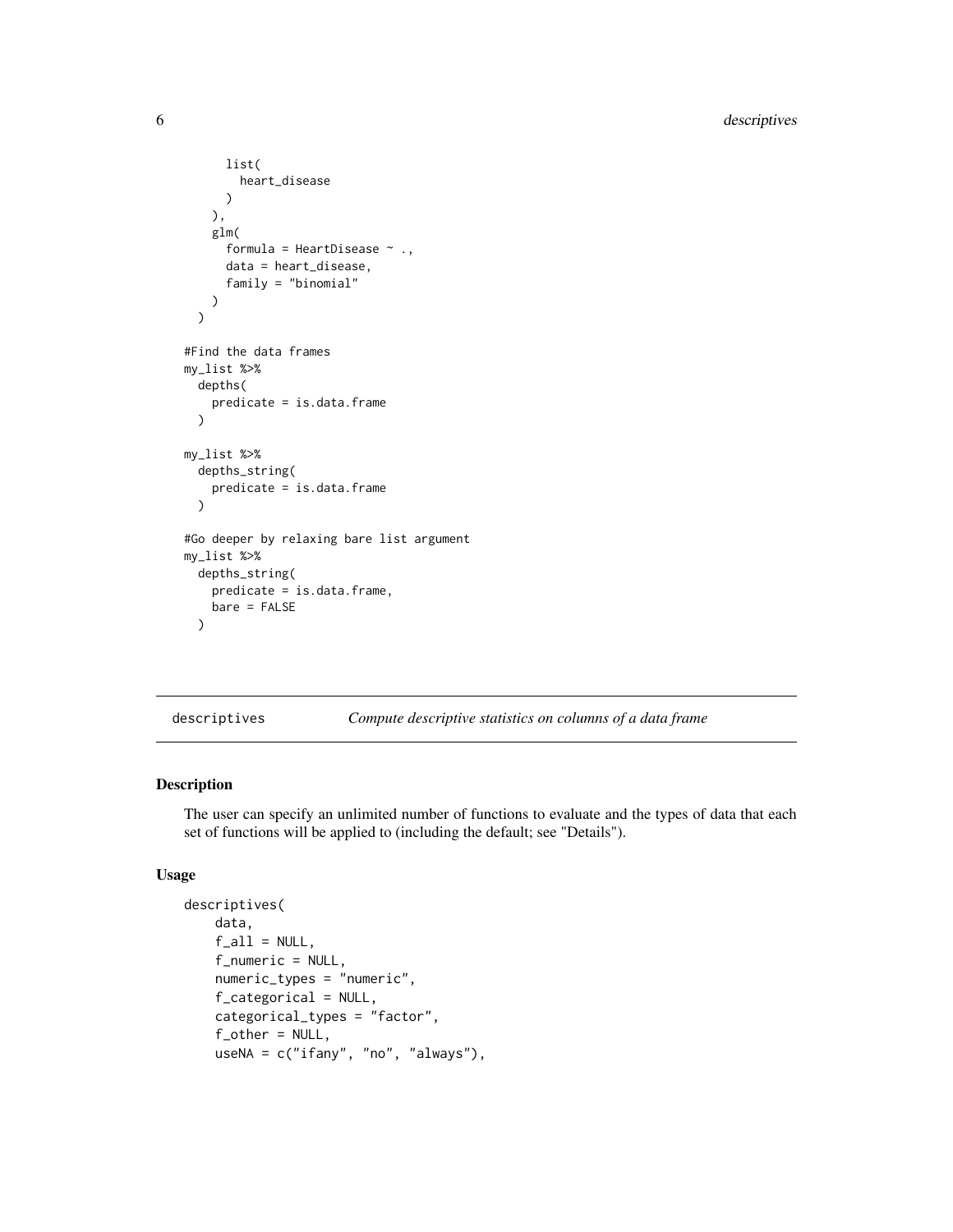### <span id="page-6-0"></span>descriptives 7

```
round = 2,
    na\_string = "(missing)"\lambda
```
### Arguments

| data              | A data.frame.                                                             |  |  |  |  |  |
|-------------------|---------------------------------------------------------------------------|--|--|--|--|--|
| f_all             | A list of functions to evaluate on all columns.                           |  |  |  |  |  |
| f_numeric         | A list of functions to evaluate on numeric_types columns.                 |  |  |  |  |  |
| numeric_types     | Character vector of data types that should be evaluated by f_numeric.     |  |  |  |  |  |
| f_categorical     | A list of functions to evaluate on categorical_types columns.             |  |  |  |  |  |
| categorical_types |                                                                           |  |  |  |  |  |
|                   | Character vector of data types that should be evaluated by f_categorical. |  |  |  |  |  |
| f_other           | A list of functions to evaluate on remaining columns.                     |  |  |  |  |  |
| useNA             | See table for details. Defaults to "if any".                              |  |  |  |  |  |
| round             | Digit to round numeric data. Defaults to 2.                               |  |  |  |  |  |
| na_string         | String to fill in NA names.                                               |  |  |  |  |  |

### Details

The following fun\_key's are available by default for the specified types:

- ALL: [length,](#page-0-0)missing,available[,class,unique](#page-0-0)
- Numeric: [mean,sd,min,](#page-0-0)q1[,median,](#page-0-0)q3[,max,](#page-0-0)iqr,range
- Categorical: count,proportion,percent

### Value

A tibble::tibble with the following columns:

- fun\_eval: Column types function was applied to
- fun\_key: Name of function that was evaluated
- col\_ind: Index from input dataset
- col\_lab: Label of the column
- val\_ind: Index of the value within the function result
- val\_lab: Label extracted from the result with [names](#page-0-0)
- val\_dbl: Numeric result
- val\_chr: Non-numeric result
- val\_cbn: Combination of (rounded) numeric and non-numeric values

### Author(s)

Alex Zajichek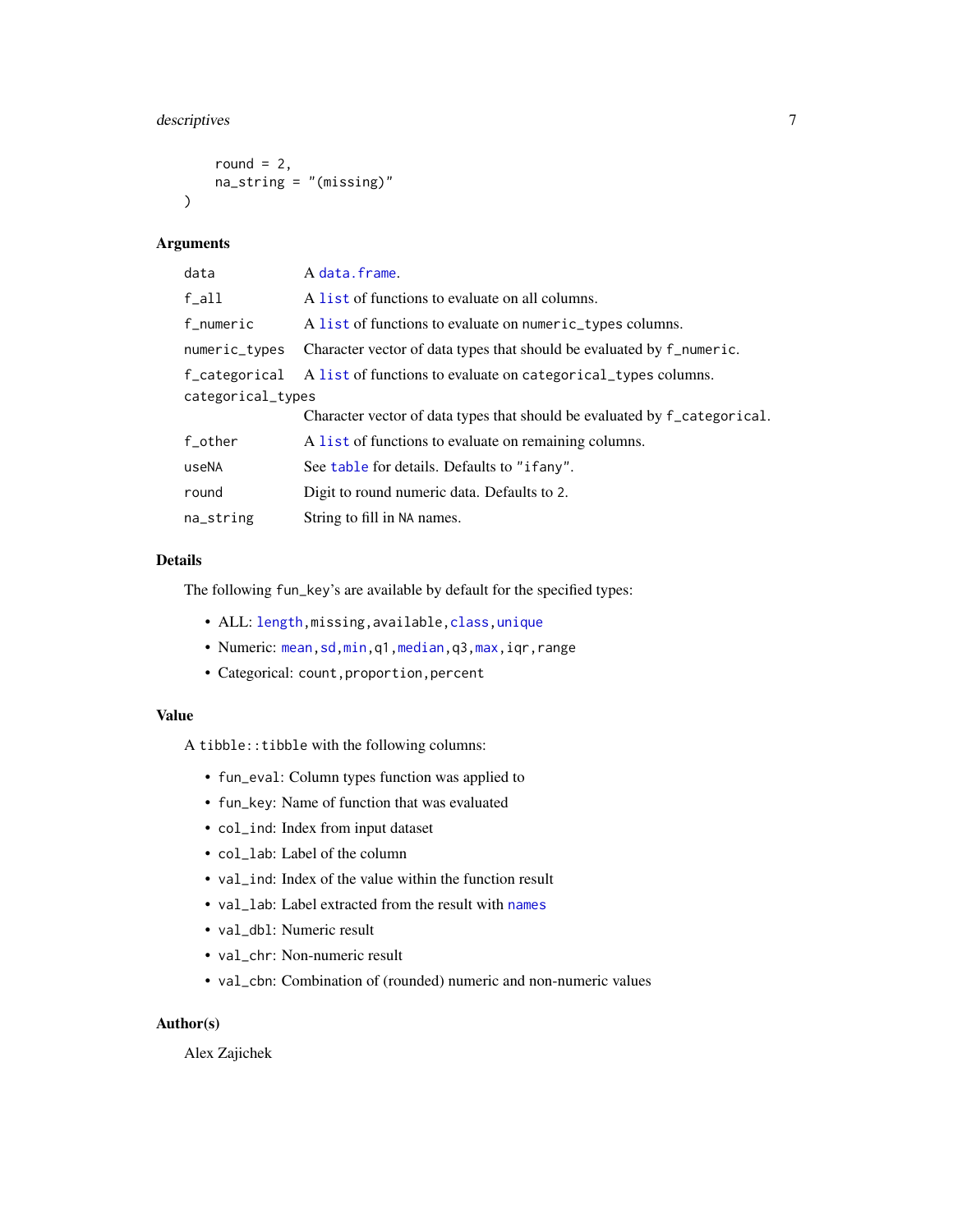### Examples

```
#Default
heart_disease %>%
   descriptives()
#Allow logicals as categorical
heart_disease %>%
    descriptives(
        categorical_types = c("logical", "factor")
    ) %>%
    #Extract info from the column
   dplyr::filter(
        col_lab == "BloodSugar"
    \lambda#Nothing treated as numeric
heart_disease %>%
    descriptives(
        numeric_types = NULL
    )
#Evaluate a custom function
heart_disease %>%
    descriptives(
        f_numeric =
            list(
                cv = function(x) sd(x, na.rm = TRUE)/mean(x, na.rm = TRUE))
   ) %>%
    #Extract info from the custom function
    dplyr::filter(
       fun\_key == "cv")
```
<span id="page-7-1"></span>dish *Evaluate a two-argument function with combinations of columns*

### Description

Split up columns into groups and apply a function to combinations of those columns with control over whether each group is entered as a single data. frame or individual [vector](#page-0-0)'s.

### Usage

dish( data,

<span id="page-7-0"></span>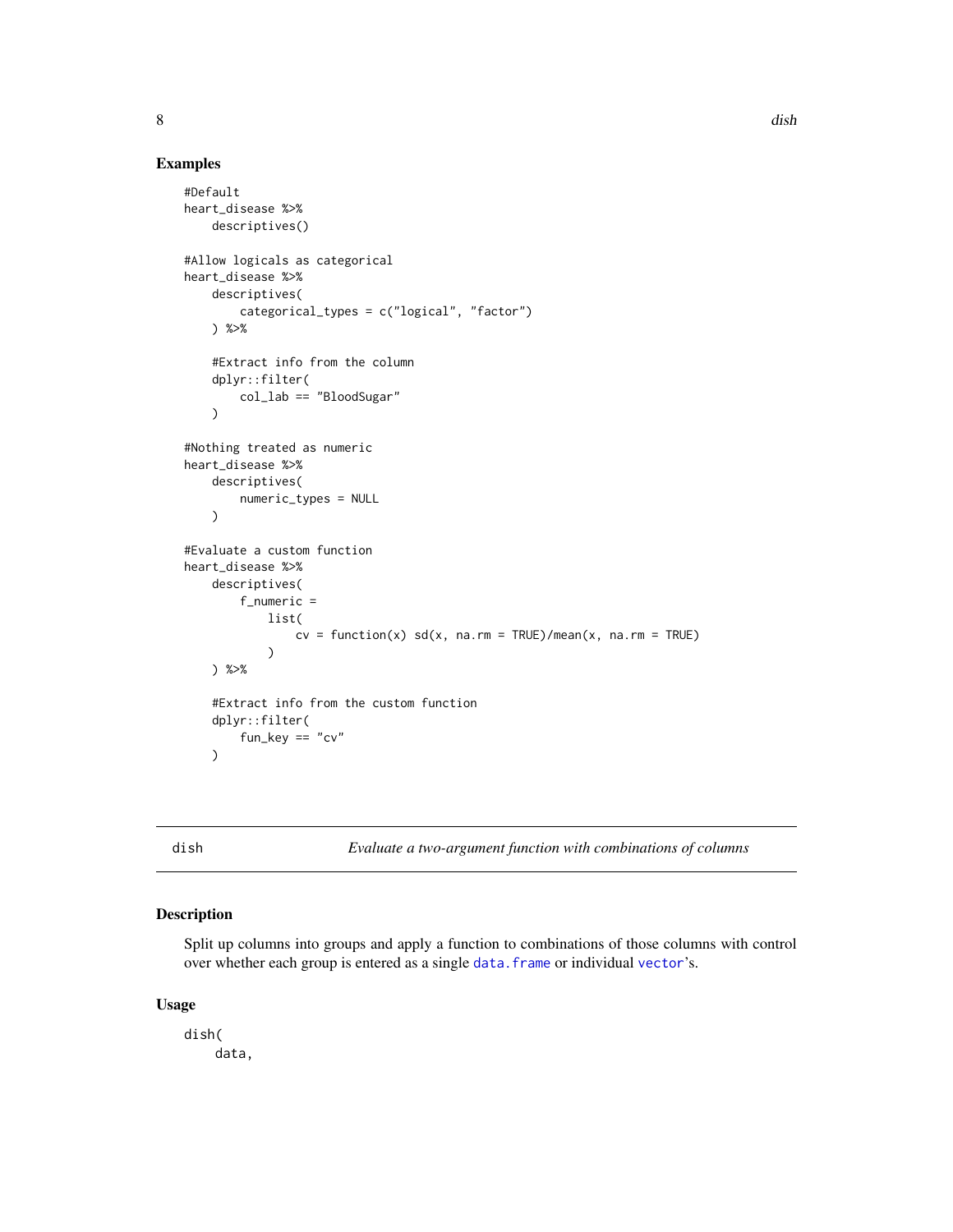```
f,
    left,
    right,
    each_left = TRUE,
    each_right = TRUE,
    ...
)
```
### Arguments

| data              | A data.frame.                                                                                                                                       |
|-------------------|-----------------------------------------------------------------------------------------------------------------------------------------------------|
| $\mathbf{f}$      | A function that takes a vector and/or data. frame in the first two arguments.                                                                       |
| left              | A vector of quoted/unquoted columns, positions, and/or tidyselect::select_helpers<br>to be evaluated in the first argument of f.                    |
| right             | A vector of quoted/unquoted columns, positions, and/or tidyselect::select_helpers<br>to be evaluated in the second argument of f.                   |
| each left         | Should each left variable be indivdually evaluated in f? Defaults to TRUE. If<br>FALSE, left columns are entered into f as a single data. frame.    |
| each_right        | Should each right variable be individually evaluated in f? Defaults to TRUE. If<br>FALSE, right columns are entered into f as a single data. frame. |
| $\cdot\cdot\cdot$ | Additional arguments to be passed to f.                                                                                                             |

### Value

A [list](#page-0-0)

### Author(s)

Alex Zajichek

### Examples

```
#All variables on both sides
heart_disease %>%
   dplyr::select_if(
       is.numeric
   ) %>%
   dish(
       f = cor)
#Simple regression of each numeric variable on each other variable
heart_disease %>%
   dish(
       f =
            function(y, x) {
                mod < -1m(y \sim x)tibble::tibble(
                    Parameter = names(mod$coef),
```
<span id="page-8-0"></span>dish **9**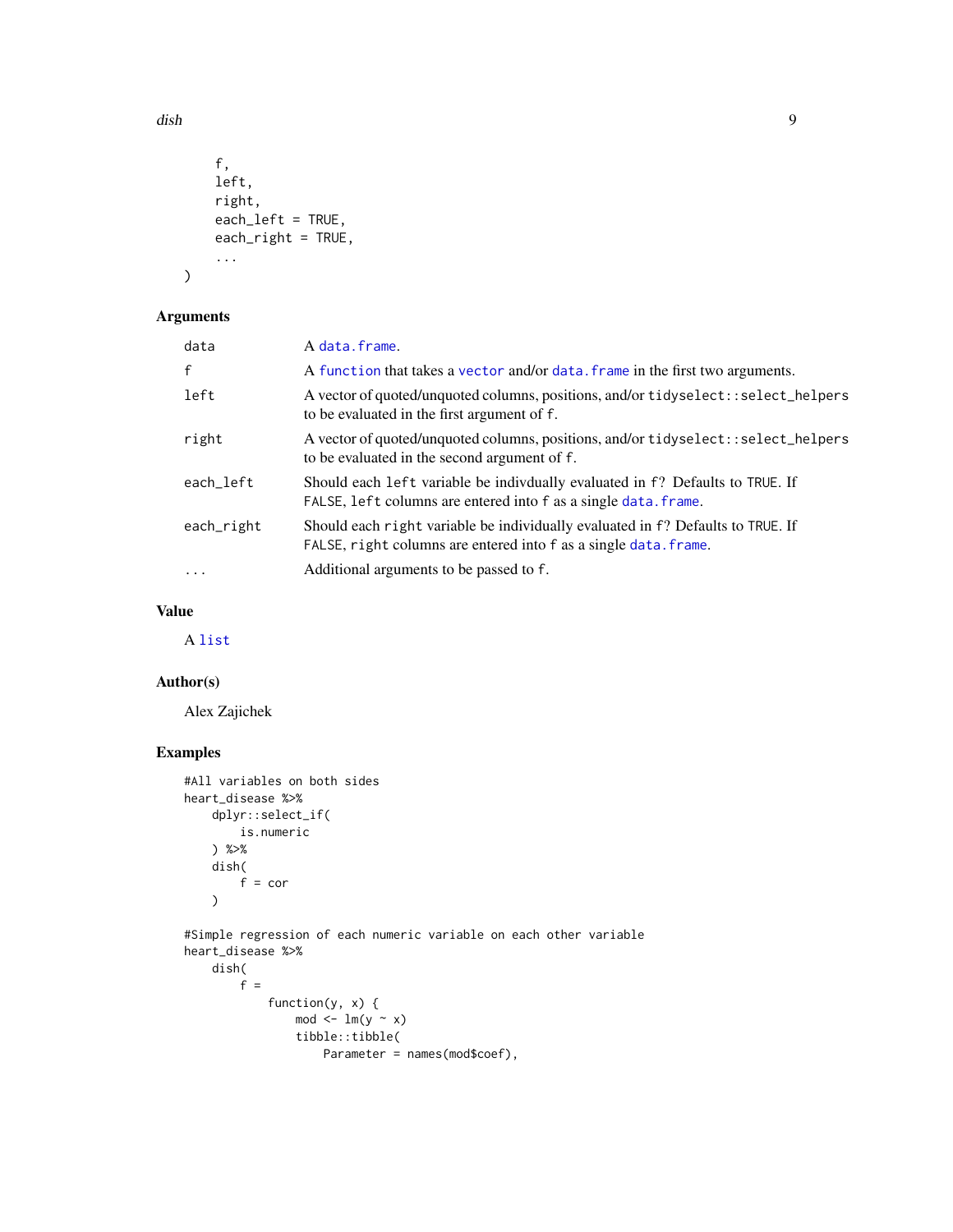```
Estimate = mod$coef
             \lambda},
    left = is.numeric
) %>%
#Bind rows together
fasten(
    into = c("Outcome", "Predictor")
)
```
#Multiple regression of each numeric variable on all others simultaneously heart\_disease %>%

```
dish(
    f =function(y, x) {
            mod < -1m(y - 1, data = x)tibble::tibble(
                Parameter = names(mod$coef),
                Estimate = mod$coef
            )
        },
    left = is.numeric,
    each_right = FALSE
) %>%
#Bind rows together
fasten(
    into = "Outcome"
)
```
divide *Divide a data frame into a list*

### Description

Separate a data. frame into a [list](#page-0-0) of any depth by one or more stratification columns whose levels become the names.

### Usage

```
divide(
    data,
    ...,
    depth = Inf,remove = TRUE,
    drop = TRUE,sep = "|"\mathcal{L}
```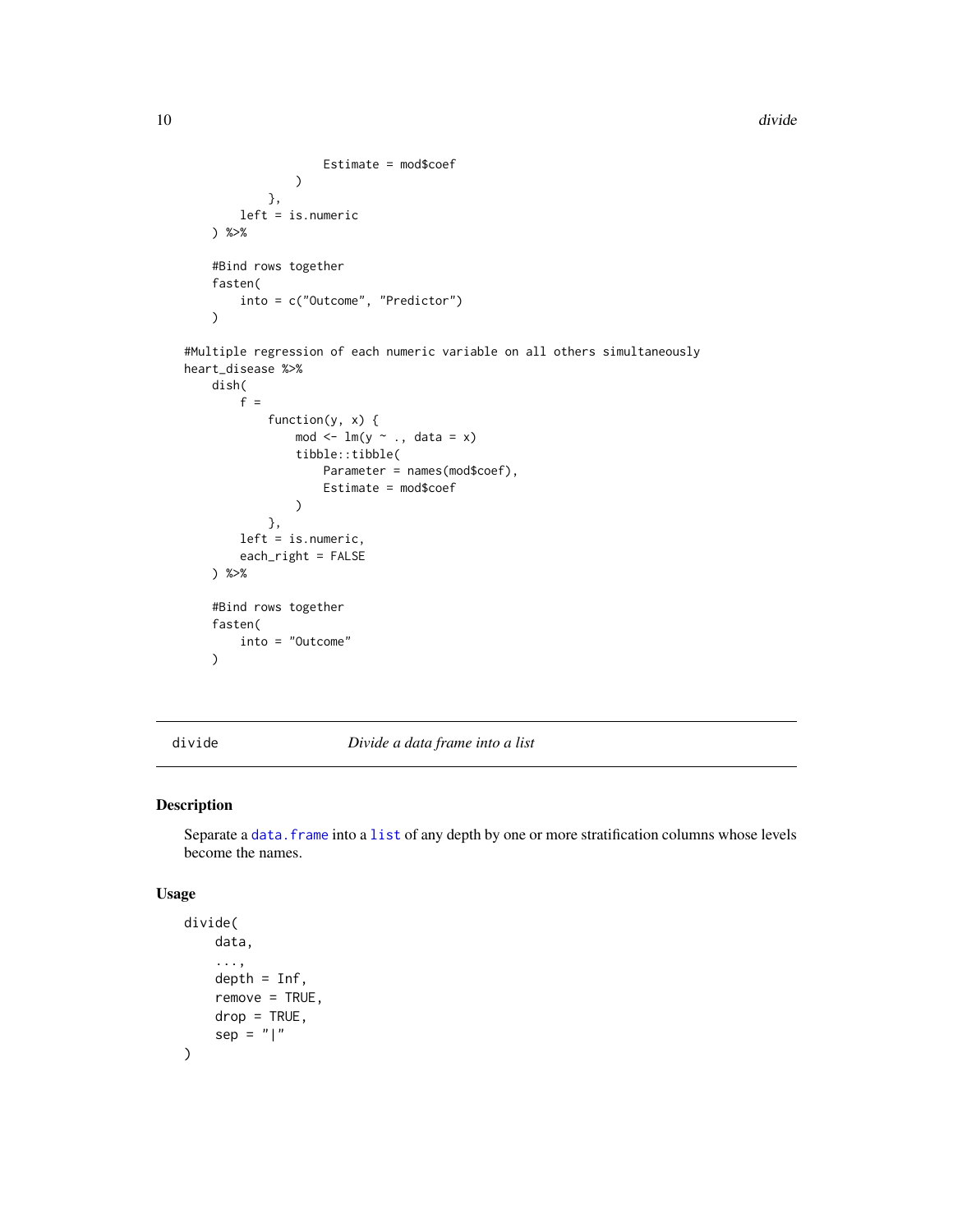### divide the contract of the contract of the contract of the contract of the contract of the contract of the contract of the contract of the contract of the contract of the contract of the contract of the contract of the con

### Arguments

| data      | Any data.frame.                                                                                                                                                  |
|-----------|------------------------------------------------------------------------------------------------------------------------------------------------------------------|
| $\ddotsc$ | Selection of columns to split by. See dplyr::select for details.                                                                                                 |
| depth     | Depth to split to. Defaults to Inf. See details for more information.                                                                                            |
| remove    | Should the stratfication columns be removed? Defaults to TRUE.                                                                                                   |
| drop      | Should unused combinations of stratification variables be dropped? Defaults to<br>TRUE.                                                                          |
| sep       | String to separate values of each stratification variable by. Defaults to " ". Only<br>used when the number of stratification columns exceeds the desired depth. |

### Details

For the depth, use positive integers to move from the root and negative integers to move from the leaves. The maximum (minimum) depth will be used for integers larger (smaller) than such.

### Value

A [list](#page-0-0)

### Author(s)

Alex Zajichek

```
#Unquoted selection
heart_disease %>%
   divide(
        Sex
    \overline{)}#Using select helpers
heart_disease %>%
   divide(
        matches("^S")
   )
#Reduced depth
heart_disease %>%
   divide(
        Sex,
        HeartDisease,
        depth = 1\mathcal{L}#Keep columns in result; change delimiter in names
heart_disease %>%
   divide(
        Sex,
```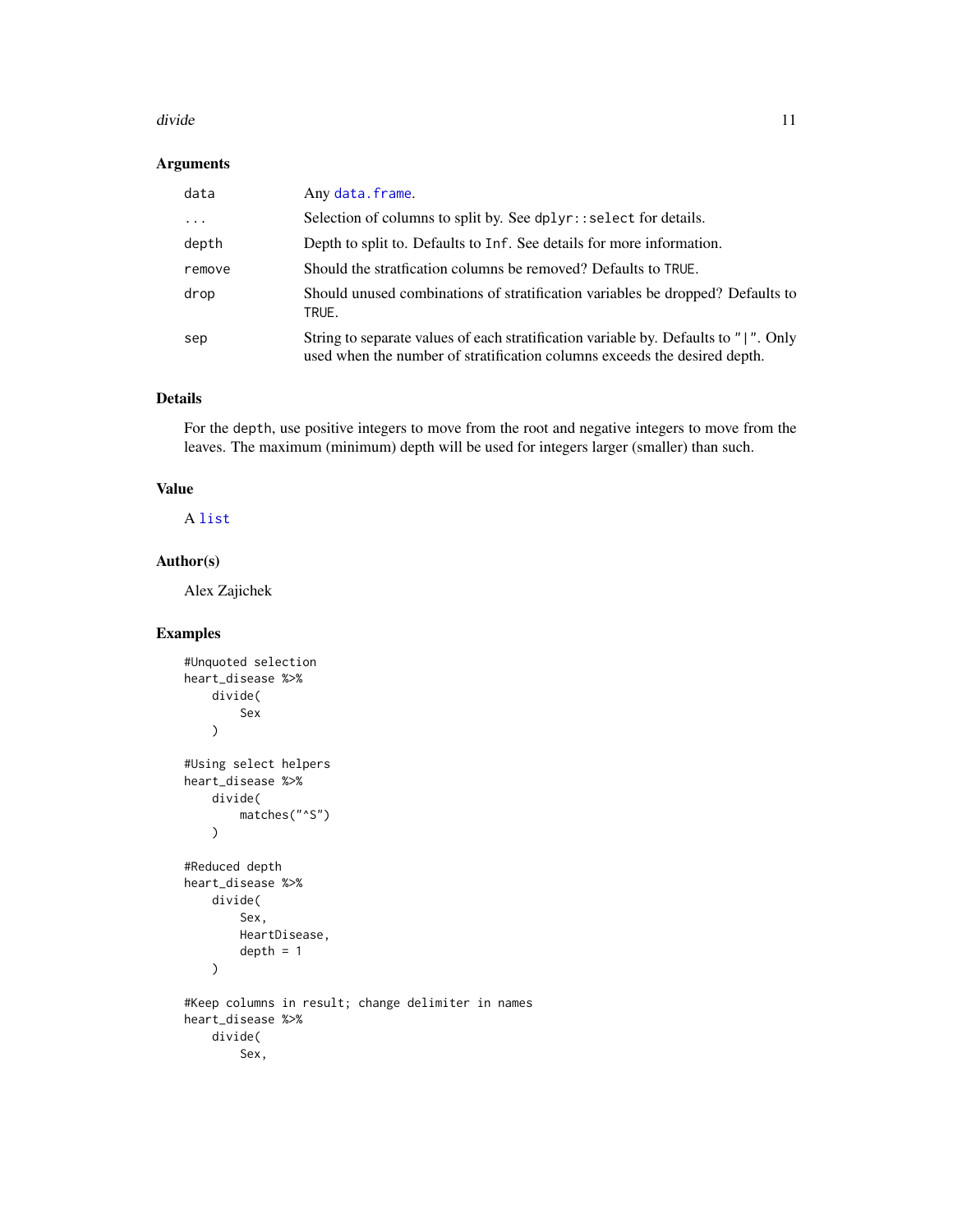```
HeartDisease,
        depth = 1,
        remove = FALSE,
        sep = ",")
#Move inward from maximum depth
heart_disease %>%
    divide(
        Sex,
        HeartDisease,
        ChestPain,
        depth = -1\mathcal{L}#No depth returns original data (and warning)
heart_disease %>%
    divide(
        Sex,
        depth = \theta)
heart_disease %>%
    divide(
        Sex,
        HeartDisease,
        depth = -5\mathcal{L}#Larger than maximum depth returns maximum depth (default)
heart_disease %>%
    divide(
        Sex,
        depth = 100)
```
fasten *Bind a list of data frames back together*

### Description

Roll up a [list](#page-0-0) of arbitrary depth with [data.frame](#page-0-0)'s at the leaves row-wise.

### Usage

```
fasten(
     list,
     into = NULL,
     depth = \theta\mathcal{L}
```
<span id="page-11-0"></span>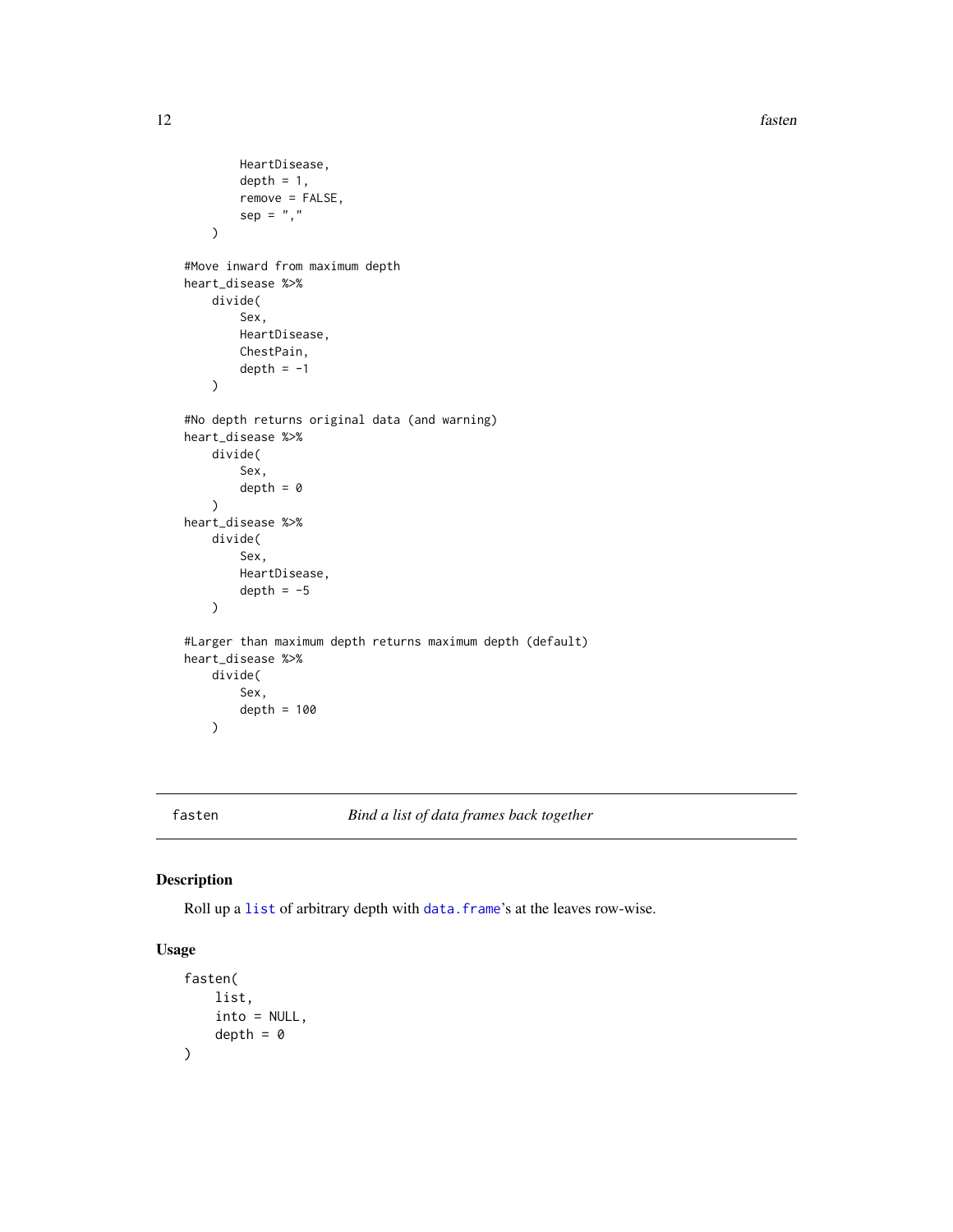### <span id="page-12-0"></span>fasten 13

### Arguments

| list  | A list with data, frame's at the leaves.                        |
|-------|-----------------------------------------------------------------|
| into  | A character vector of resulting column names. Defaults to NULL. |
| depth | Depth to bind the list to. Defaults to 0.                       |

### Details

Use empty strings "" in the into argument to omit column creation when rows are binded. Use positive integers for the depth to move from the root and negative integers to move from the leaves. The maximum (minimum) depth will be used for integers larger (smaller) than such. The leaves of the input list should be at the same depth.

### Value

A tibble::tibble or reduced [list](#page-0-0)

### Author(s)

Alex Zajichek

```
#Make a divided data frame
list <-
 heart_disease %>%
 divide(
    Sex,
    HeartDisease,
    ChestPain
  \lambda#Bind without creating names
list %>%
  fasten
#Bind with names
list %>%
  fasten(
    into = c("Sex", "HeartDisease", "ChestPain")
  \mathcal{L}#Only retain "Sex"
list %>%
  fasten(
    into = "Sex")
#Only retain "HeartDisease"
list %>%
  fasten(
    into = c("", "HeartDisease")
```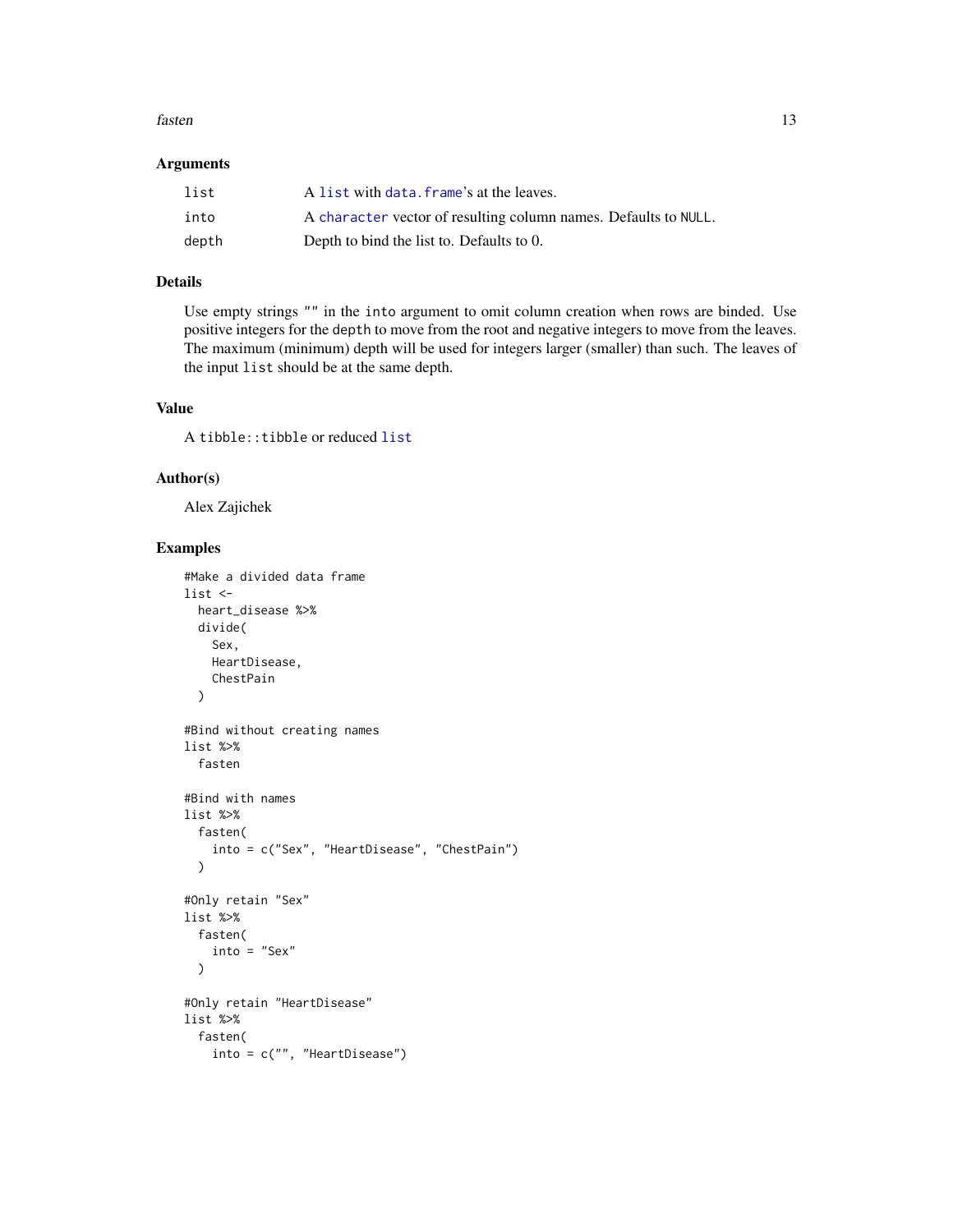```
\overline{\phantom{a}}#Bind up to Sex
list %>%
  fasten(
    into = c("HeartDisease", "ChestPain"),
    depth = 1)
#Same thing, but start at the leaves
list %>%
  fasten(
    into = c("HeartDisease", "ChestPain"),
    depth = -2\mathcal{L}#Too large of depth returns original list
list %>%
  fasten(
    depth = 100\mathcal{L}#Too small of depth goes to 0
list %>%
  fasten(
    depth = -100\lambda
```
### grable *Make a* kable *with a hierarchical header*

### Description

Create a knitr::kable with a multi-layered (graded) header.

### Usage

```
grable(
    data,
    at,
    sep = "''',reverse = FALSE,
    format = c("html", "later"),caption = NULL,
    ...
\mathcal{L}
```
<span id="page-13-0"></span>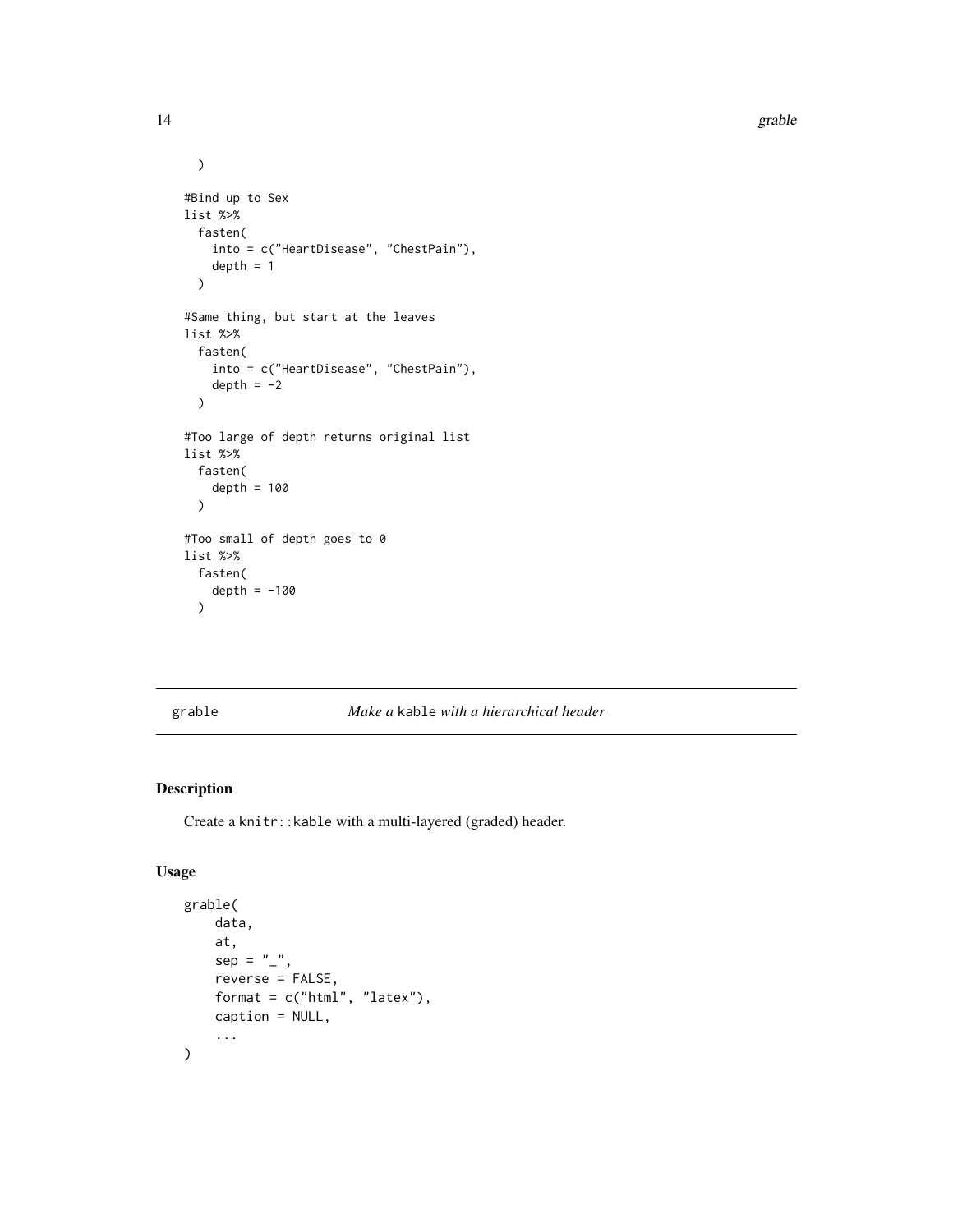### <span id="page-14-0"></span>heart\_disease 15

### Arguments

| data     | A data.frame.                                                                                                  |
|----------|----------------------------------------------------------------------------------------------------------------|
| at       | A vector of quoted/unquoted columns, positions, and/or tidyselect::select_helpers.<br>Defaults to all columns. |
| sep      | String to separate the columns. Defaults to ".                                                                 |
| reverse  | Should the layers be added in the opposite direction? Defaults to FALSE.                                       |
| format   | Format for rendering the table. Must be "html" (default) or "latex".                                           |
| caption  | Optional caption for the table                                                                                 |
| $\cdots$ | Arguments to pass to kableExtra:: kable_styling                                                                |

### Value

A knitr::kable

### Author(s)

Alex Zajichek

heart\_disease *Heart Disease*

### Description

This is a cleaned up version of the "heart disease data set" found in the UCI Machine Learning Repository (https://archive.ics.uci.edu/ml/datasets/Heart+Disease), containing a subset of the default variables.

### Usage

heart\_disease

### Format

See "Source" for link to dataset home page

### Source

https://archive.ics.uci.edu/ml/datasets/Heart+Disease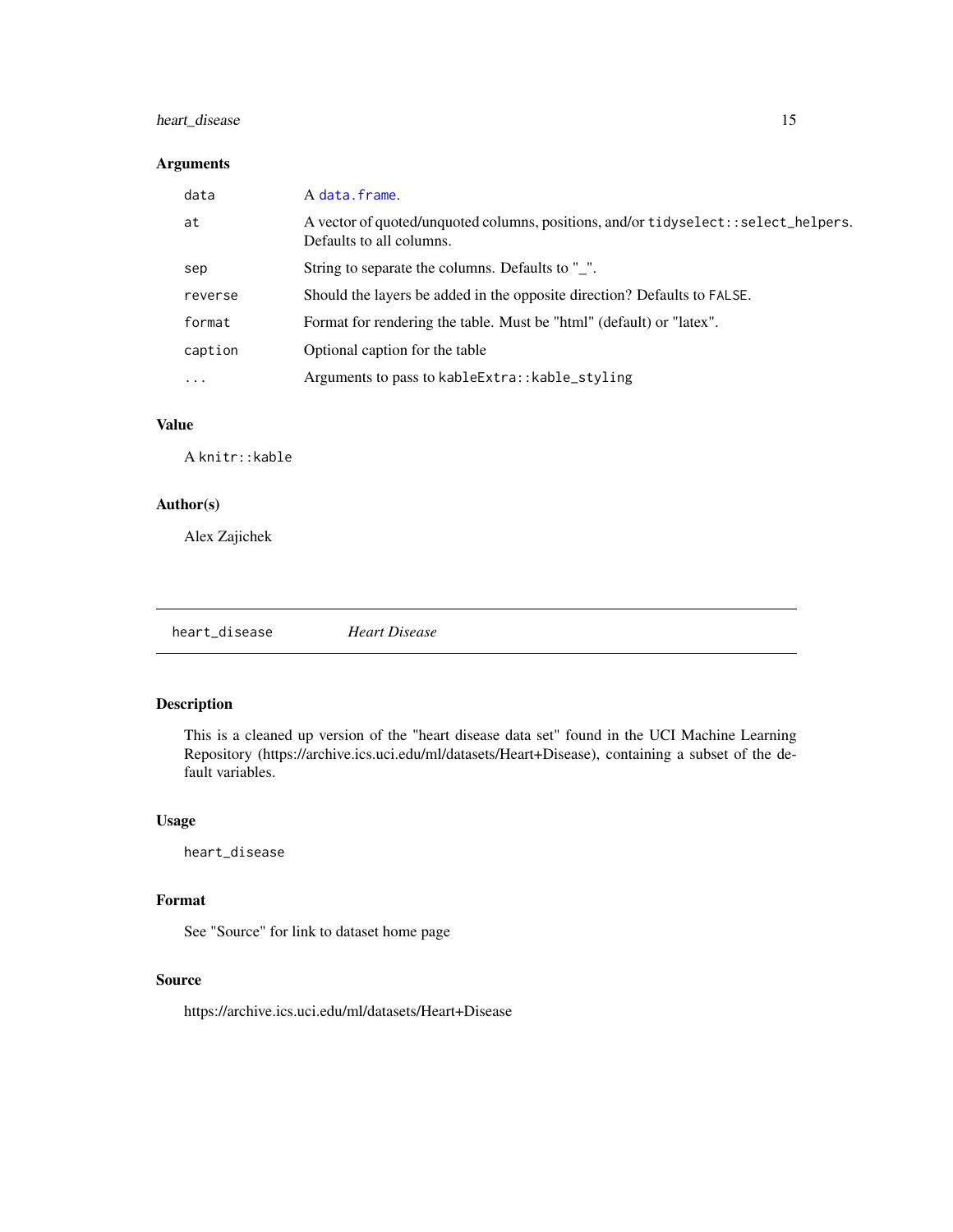### <span id="page-15-0"></span>Description

Shuffle any of the columns of a data. frame to artificially distort relationships.

### Usage

```
muddle(
    data,
    at,
    ...
)
```
### Arguments

| data    | A data.frame.                                                                                                  |
|---------|----------------------------------------------------------------------------------------------------------------|
| at      | A vector of quoted/unquoted columns, positions, and/or tidyselect::select_helpers.<br>Defaults to all columns. |
| $\cdot$ | Additional arguments passed to sample.                                                                         |

### Value

A tibble::tibble

### Author(s)

Alex Zajichek

```
#Set a seed
set.seed(123)
#Default permutes all columns
heart_disease %>%
  muddle
#Permute select columns
heart_disease %>%
  muddle(
   at = c(Age, Sex))
```

```
#Using a select helper
heart_disease %>%
  muddle(
```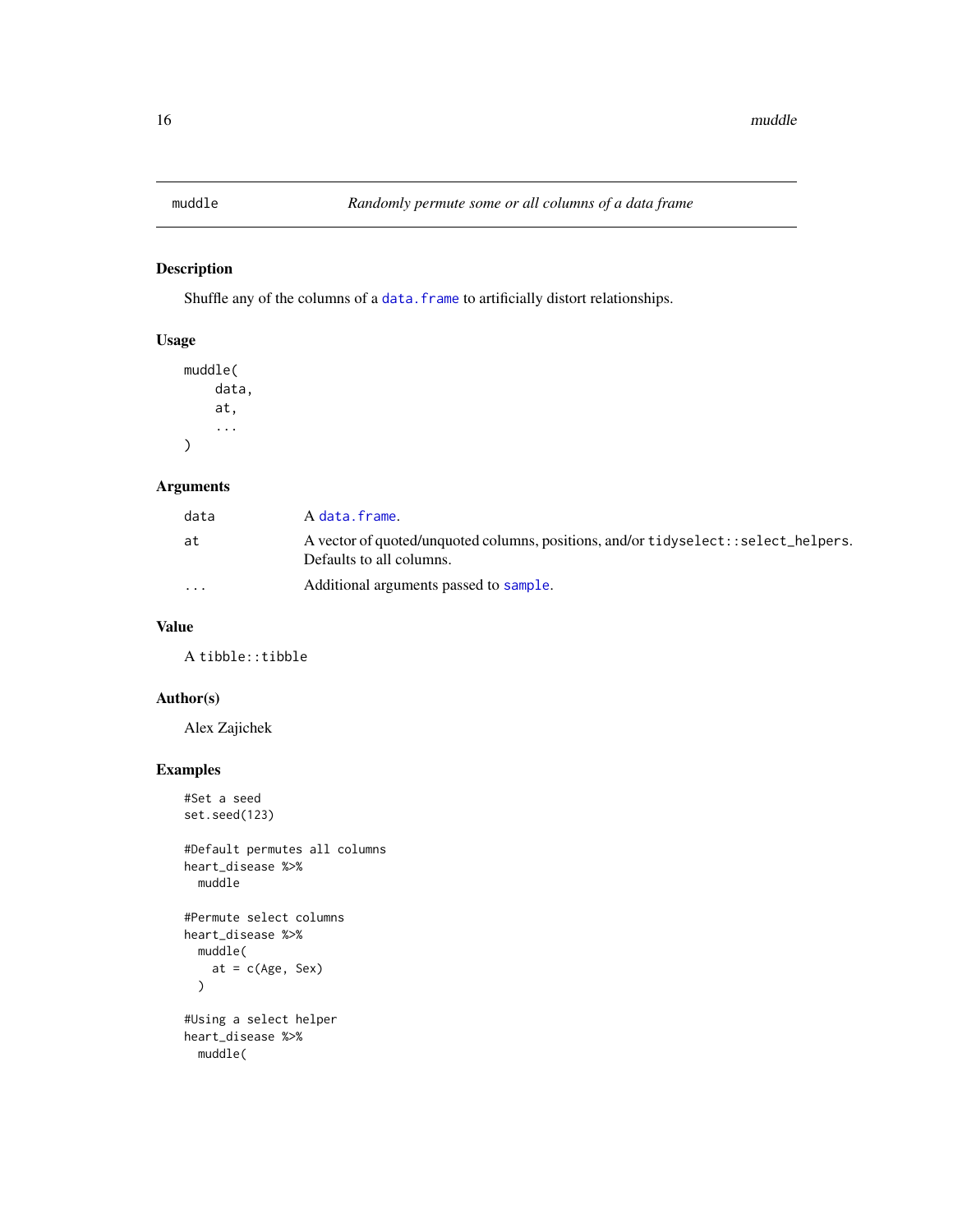### <span id="page-16-0"></span>some\_type 17

```
at = matches("^S")
  \mathcal{L}#Pass other arguments
heart_disease %>%
  muddle(
    size = 5,
    replace = TRUE
  \mathcal{L}
```
### some\_type *Is an object one of the specified types?*

### Description

Check if an object inherits one (or more) of a vector classes.

### Usage

some\_type( object, types )

### Arguments

| object | Any R object.                                  |
|--------|------------------------------------------------|
| types  | A character vector of classes to test against. |

### Value

A [logical](#page-0-0) indicator

### Author(s)

Alex Zajichek

```
#Columns of a data frame
heart_disease %>%
    purrr::map_lgl(
        some_type,
        types = c("numeric", "logical")
    \lambda
```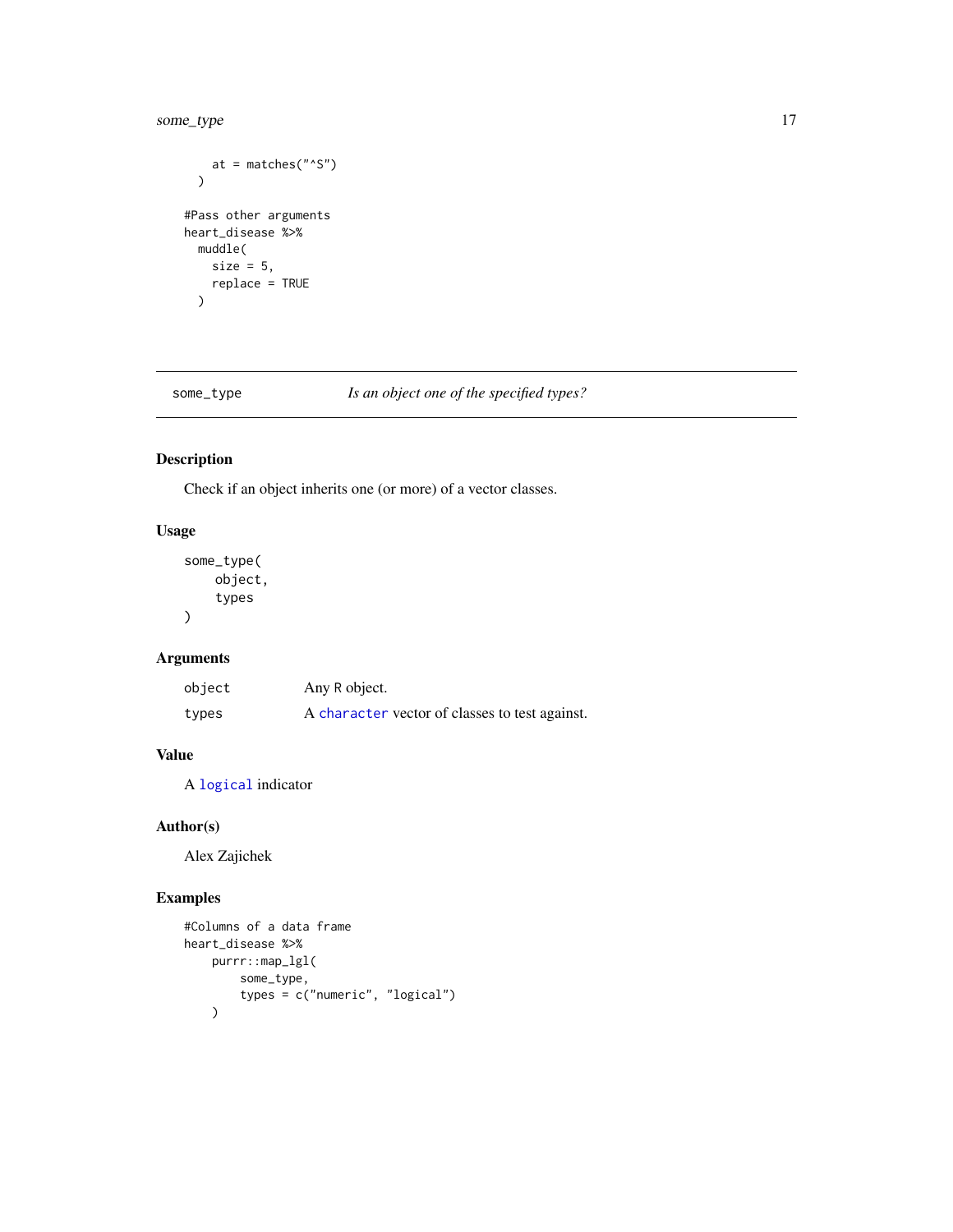### Description

Split a data. frame by any number of columns and apply a function to subset.

### Usage

```
stratiply(
    data,
    f,
    by,
    ...
)
```
### Arguments

| data     | A data.frame.                                                                       |
|----------|-------------------------------------------------------------------------------------|
|          | A function that takes a data. frame as an argument.                                 |
| by       | A vector of quoted/unquoted columns, positions, and/or tidyselect: : select_helpers |
| $\cdots$ | Additional arguments passed to f.                                                   |

### Value

A [list](#page-0-0)

### Author(s)

Alex Zajichek

### Examples

```
#Unquoted selection
heart_disease %>%
    stratiply(
        head,
        Sex
    )
#Select helper
heart_disease %>%
    stratiply(
        f = head,
        by = starts_with("S")
    \lambda
```
#Use additional arguments for the function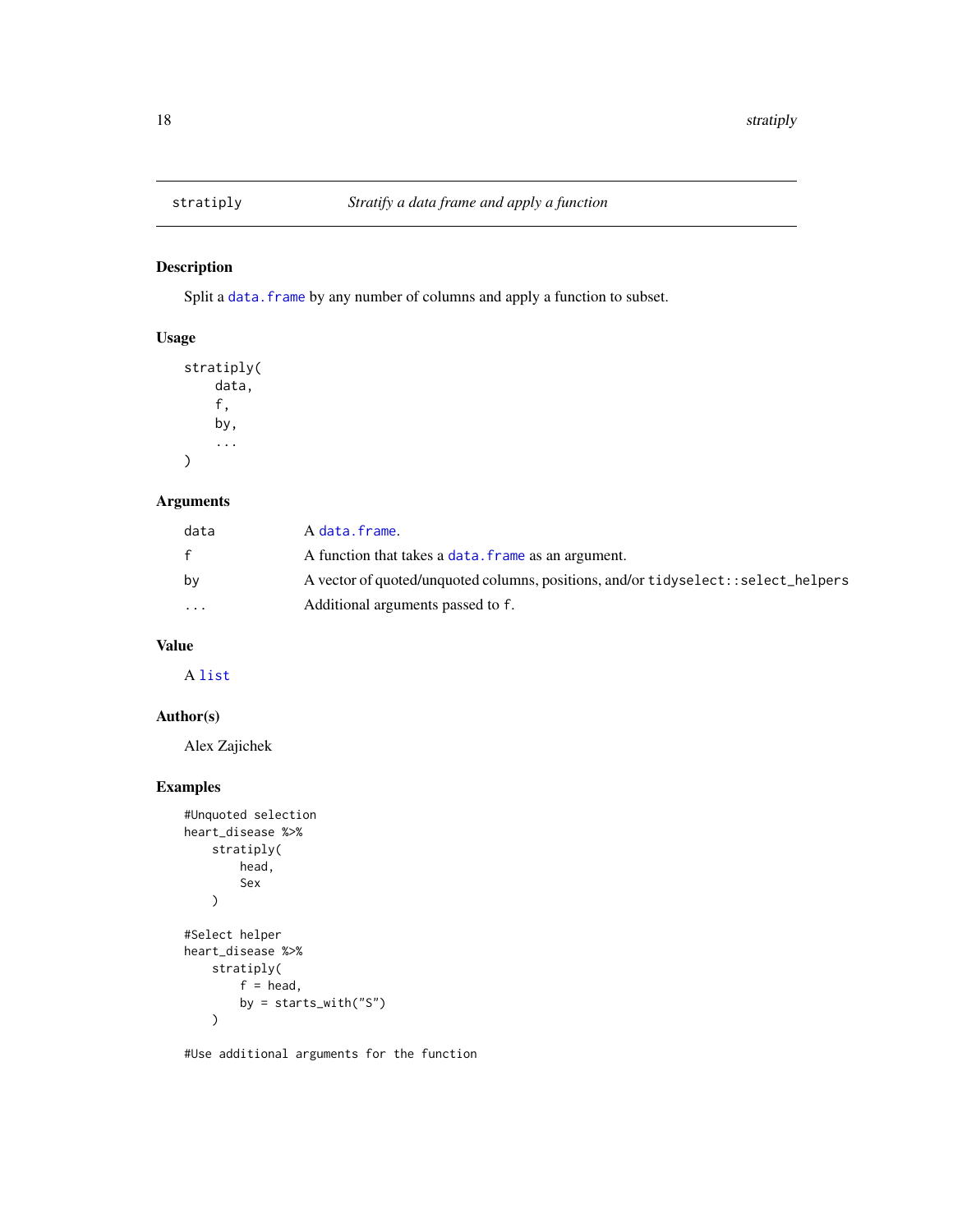### <span id="page-18-0"></span>stretch the stretch through the stretch through the stretch through the stretch through the stretch through the stretch through the stretch through the stretch through the stretch through the stretch through the stretch th

```
heart_disease %>%
  stratiply(
        f = glm,by = Sex,formula = HeartDisease \sim .,
        family = "binomial"
  )
#Use mixed selections to split by desired columns
heart_disease %>%
  stratiply(
        f = glm,by = c(Sex, is.logical),
         formula = HeartDisease \sim Age,
        family = "binomial"
  \mathcal{L}
```
### stretch *Span keys and values across the columns*

### Description

Pivot one or more values across the columns by one or more keys

### Usage

```
stretch(
     data,
     key,
     value,
     sep = "''\mathcal{L}
```
### Arguments

| data  | A data.frame.                                                                                                                            |
|-------|------------------------------------------------------------------------------------------------------------------------------------------|
| key   | A vector of quoted/unquoted columns, positions, and/or tidyselect::select_helpers<br>whose values will become the column name(s).        |
| value | A vector of quoted/unquoted columns, positions, and/or tidyselect::select_helpers<br>whose values will be spread across the columns.     |
| sep   | String to separate keys/values by in the resulting column names. Defaults to<br>"_". Only used when there are more than one keys/values. |

### Details

In the case of multiple value's, the labels are always appended to the end of the resulting columns.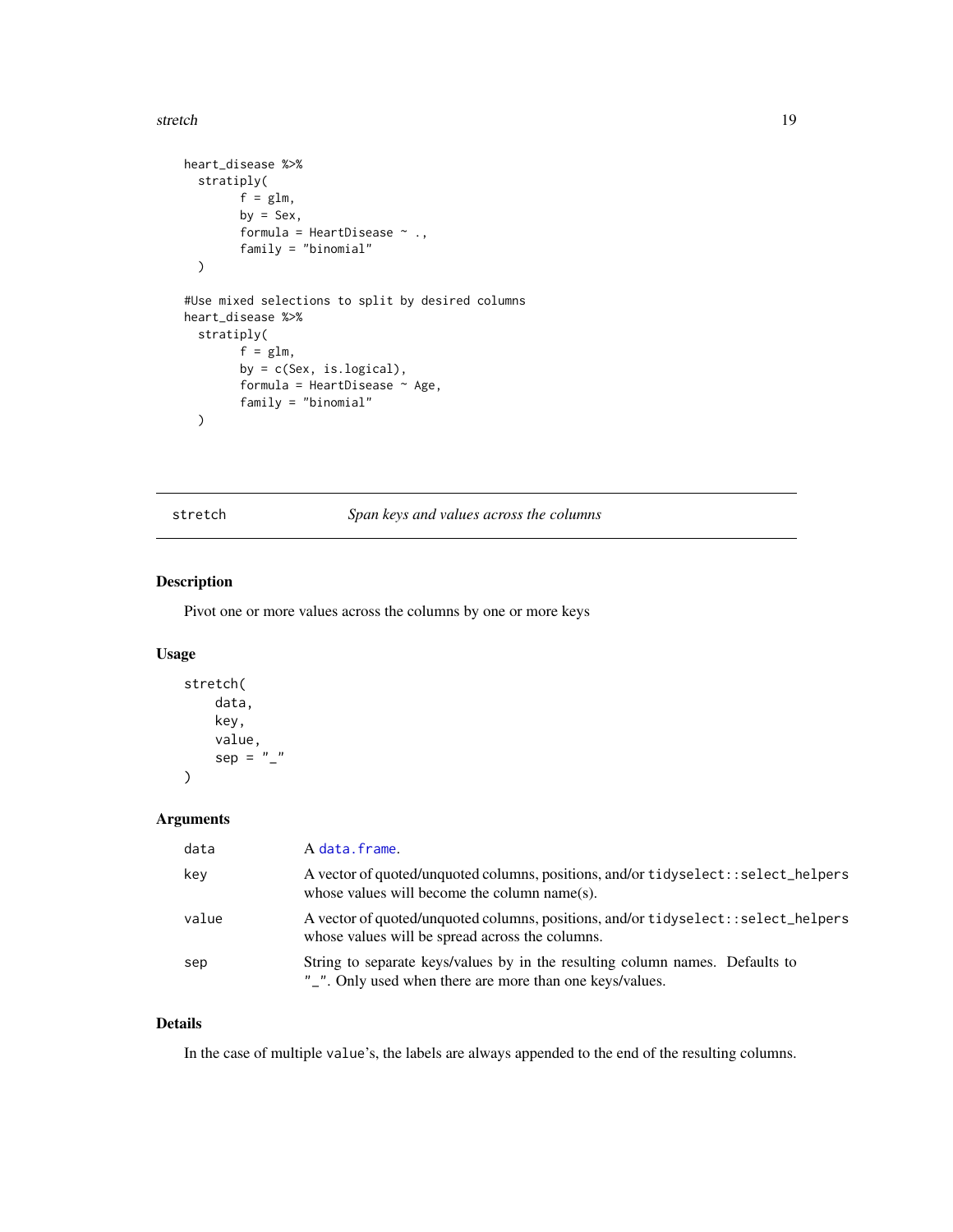20 stretch and the stretch stretch stretch stretch stretch stretch stretch stretch stretch stretch stretch stretch stretch stretch stretch stretch stretch stretch stretch stretch stretch stretch stretch stretch stretch str

### Value

A tibble::tibble

### Author(s)

Alex Zajichek

```
#Make a summary table
set.seed(123)
data <-
 heart_disease %>%
  dplyr::group_by(
    Sex,
    BloodSugar,
    HeartDisease
  ) %>%
  dplyr::summarise(
    Mean = mean(Age),
    SD = sd(Age)) %>%
  dplyr::ungroup() %>%
  dplyr::mutate(
    Random =
      rbinom(nrow(.), size = 1, prob = .5) %>%
      factor
  \mathcal{L}data %>%
  stretch(
    key = c(BloodSugar, HeartDisease),
    value = c(Mean, SD, Random)
  \mathcal{L}data %>%
  stretch(
   key = is.factor,
    value = is.numeric
  \mathcal{L}data %>%
  stretch(
    key = c(is.factor, is.logical),
    value = is.numeric
  \lambda
```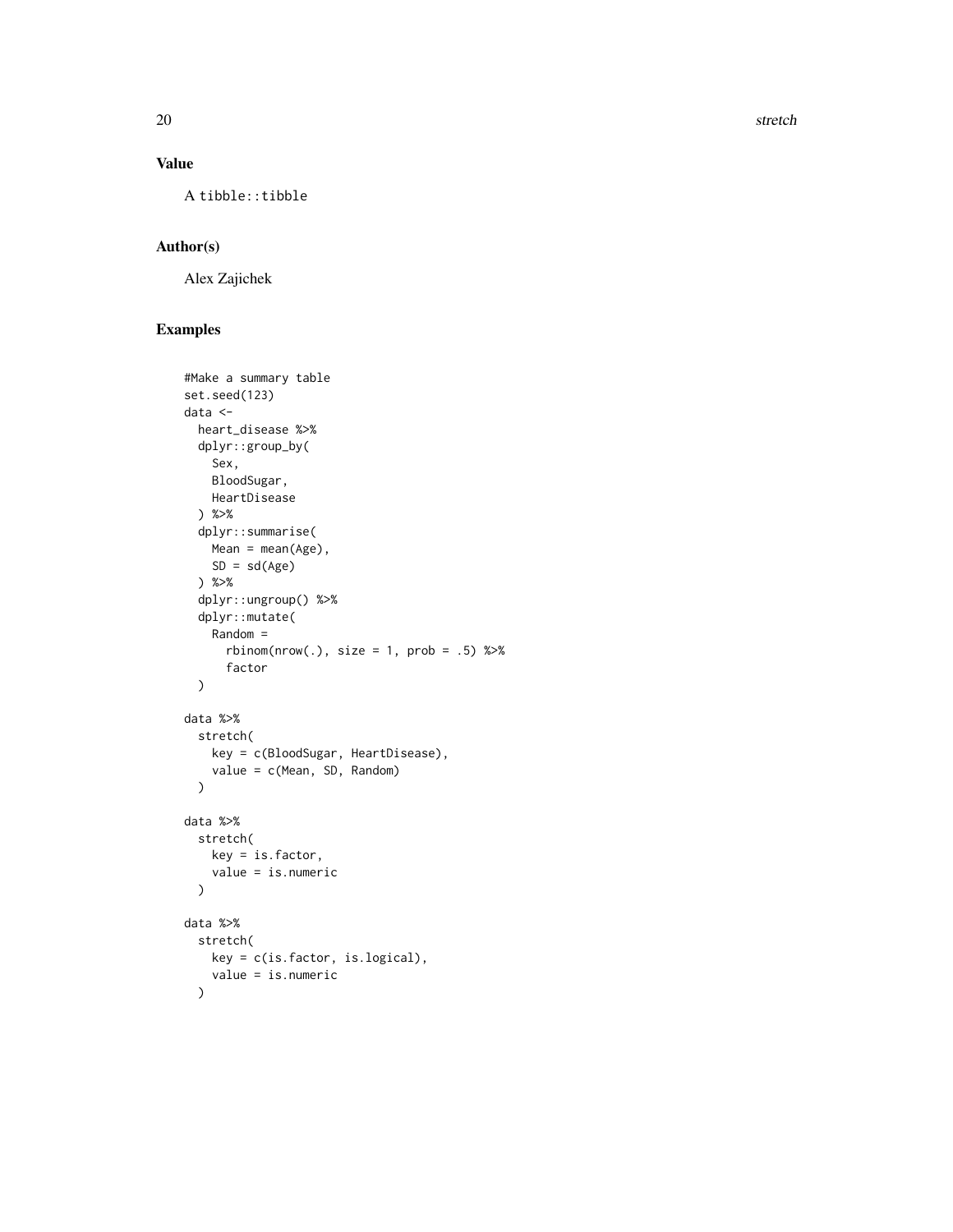<span id="page-20-0"></span>

### Description

Apply a function to columns in a data. frame that inherit one of the specified types.

### Usage

```
typly(
    data,
    f,
    types,
    negated = FALSE,
    ...
```
### )

### Arguments

| data         | A data.frame.                                                                               |
|--------------|---------------------------------------------------------------------------------------------|
| $\mathsf{f}$ | A function.                                                                                 |
| types        | A character vector of classes to test against.                                              |
| negated      | Should the function be applied to columns that don't match any types? Defaults<br>to FALSE. |
| $\cdots$     | Additional arguments to be passed to f.                                                     |

### Value

A [list](#page-0-0)

### Author(s)

Alex Zajichek

### Examples

heart\_disease %>%

```
#Compute means on numeric or logical data
typly(
   f = mean,types = c("numeric", "logical"),
   na.rm = TRUE
)
```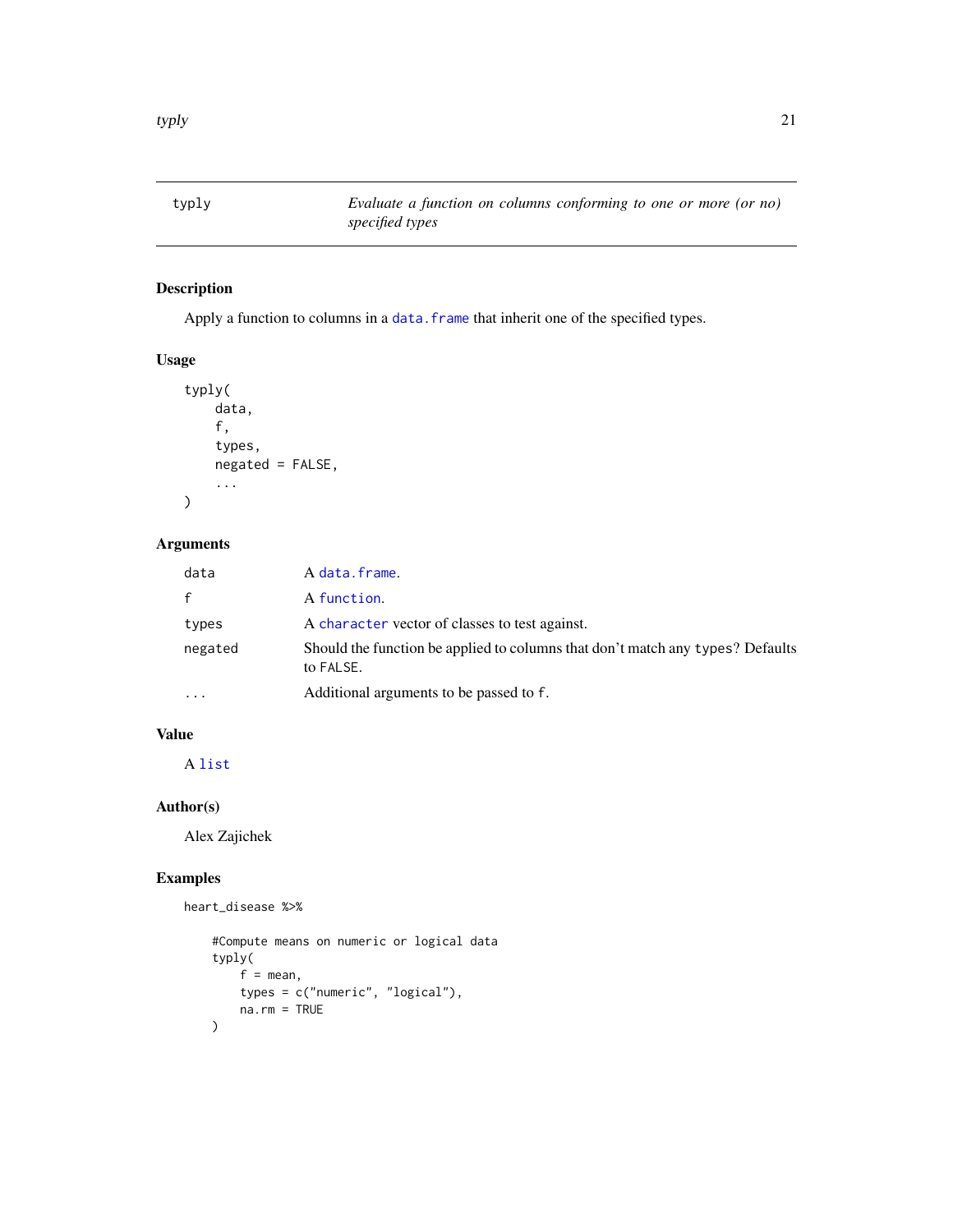```
univariate_associations
```
*Compute association statistics between columns of a data frame*

### Description

Evaluate a [list](#page-0-0) of scalar functions on any number of "response" columns by any number of "predictor" columns

### Usage

```
univariate_associations(
    data,
    f,
    responses,
    predictors
)
```
### Arguments

| data         | A data.frame.                                                                                                                                                  |
|--------------|----------------------------------------------------------------------------------------------------------------------------------------------------------------|
| $\mathbf{f}$ | A function or a list of functions (preferably named) that take a vector as input<br>in the first two arguments and return a scalar.                            |
| responses    | A vector of quoted/unquoted columns, positions, and/or tidyselect: : select_helpers<br>to be evaluated as the first argument. See the left argument in dish.   |
| predictors   | A vector of quoted/unquoted columns, positions, and/or tidyselect: : select_helpers<br>to be evaluated as the second argument. See the right argument in dish. |

### Value

A tibble::tibble with the response/predictor columns down the rows and the results of the f across the columns. The names of the result columns will be the names provided in f.

### Author(s)

Alex Zajichek

```
#Make a list of functions to evaluate
f < -list(
    #Compute a univariate p-value
    `P-value` =
     function(y, x) {
       if(some_type(x, c("factor", "character"))) {
```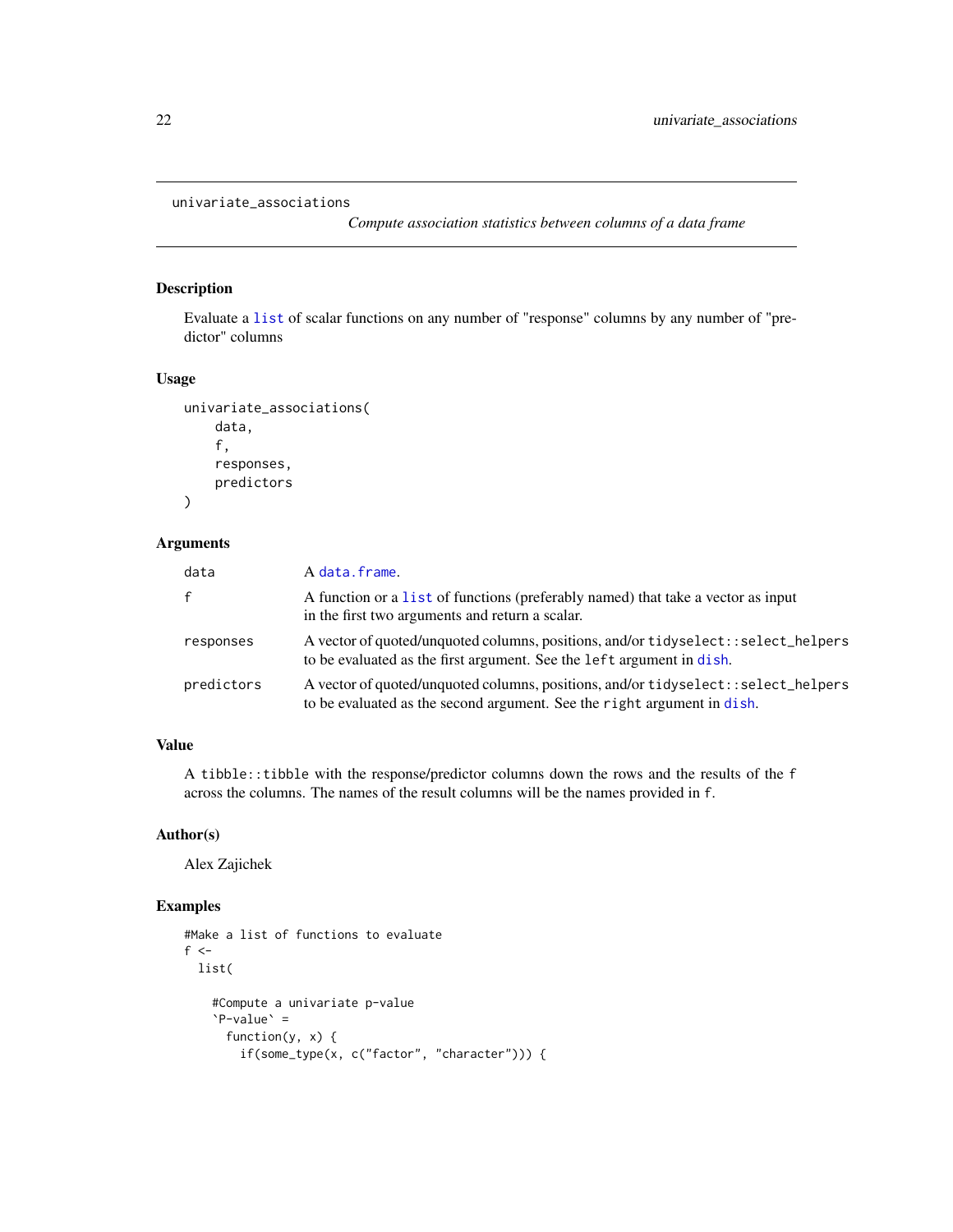```
p \leftarrow fisher.test(factor(y), factor(x), simulate.p.value = TRUE)$p.value
        } else {
          p <- kruskal.test(x, factor(y))$p.value
        }
        ifelse(p < 0.001, "< 0.001", as-character(rownd(p, 2)))},
    #Compute difference in AIC model between null model and one predictor model
    `AIC Difference` =
      function(y, x) {
        glm(factor(y)^{-1}, fanily = "binomial")$aic -
          glm(factor(y)~x, family = "binomial")$aic
      }
  \mathcal{L}#Choose a couple binary outcomes
heart_disease %>%
  univariate_associations(
    f = f,
    responses = c(ExerciseInducedAngina, HeartDisease)
  )
#Use a subset of predictors
heart_disease %>%
 univariate_associations(
    f = f,
    responses = c(ExerciseInducedAngina, HeartDisease),
    predictors = c(Age, BP)
  \lambda#Numeric predictors only
heart_disease %>%
  univariate_associations(
    f = f,
    responses = c(ExerciseInducedAngina, HeartDisease),
    predictors = is.numeric
  \mathcal{L}
```
univariate\_table *Create a custom descriptive table for a dataset*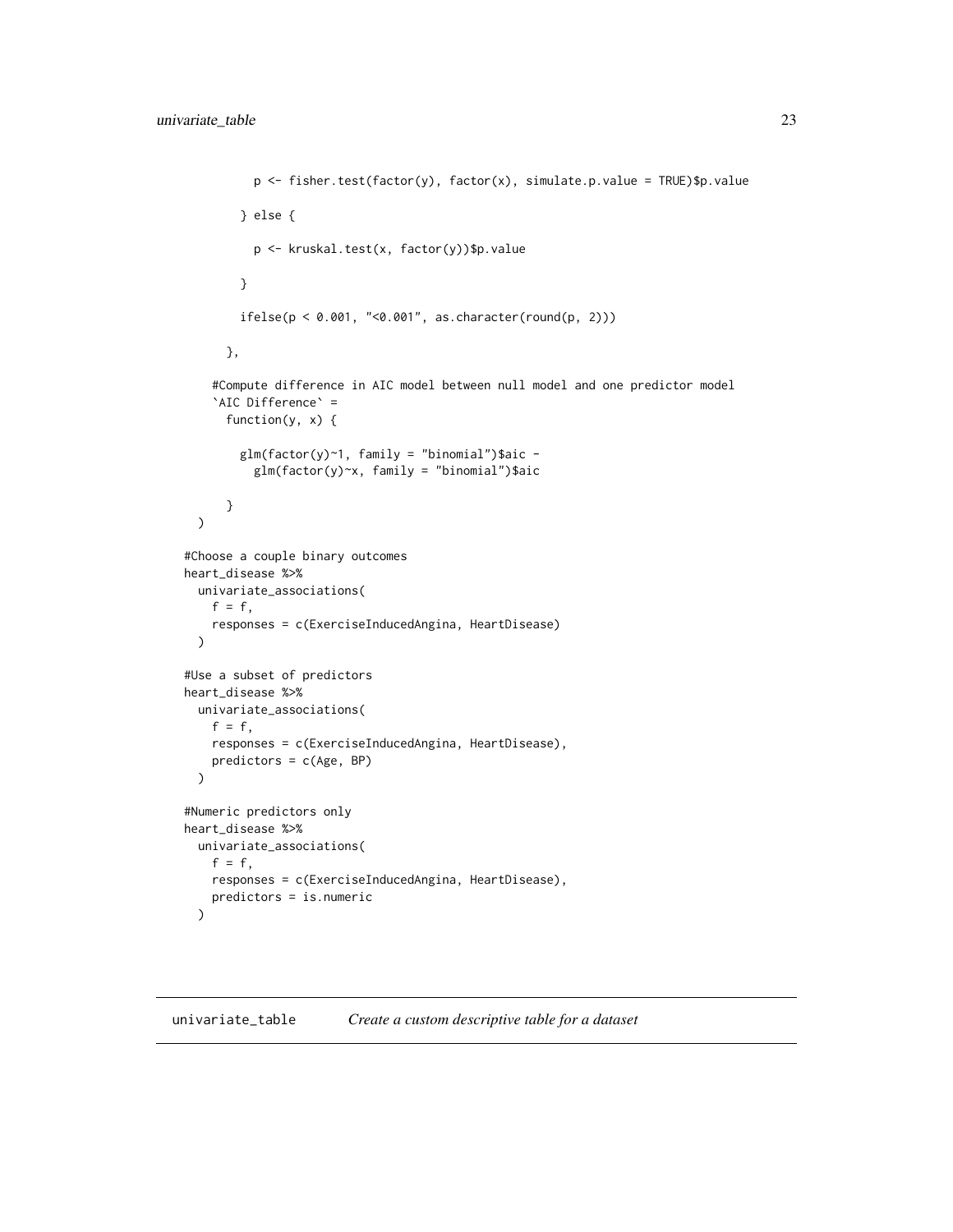### <span id="page-23-0"></span>Description

Produces a formatted table of univariate summary statistics with options allowing for stratification by one or more variables, computing of custom summary/association statistics, custom string templates for results, etc.

### Usage

```
univariate_table(
   data,
   strata = NULL,
   associations = NULL,
   numeric_summary = c(Summary = "median (q1, q3)");categorical_summary = c(Summary = "count (percent%)");other_summary = NULL,
   all_summary = NULL,
   evaluate = FALSE,
   add_n = FALSE,order = NULL,
   labels = NULL,
   levels = NULL,
   format = c("html", "latex", "markdown", "pandoc", "none"),
   variableName = "Variable",
   levelName = "Level",
   sep = "''_",fill_blanks = "",
   caption = NULL,
    ...
)
```
### Arguments

| data                | A data.frame.                                                                                                                                                                                          |  |
|---------------------|--------------------------------------------------------------------------------------------------------------------------------------------------------------------------------------------------------|--|
| strata              | An additive formula specifying stratification columns. Columns on the left side<br>go down the rows, and columns on the right side go across the columns. Defaults<br>to NULL.                         |  |
| associations        | A named list of functions to evaluate with column strata and each variable.<br>Defaults to NULL. See univariate_associations.                                                                          |  |
| numeric_summary     |                                                                                                                                                                                                        |  |
|                     | A named vector containing string templates of how results for numeric data<br>should be presented. See details for what is available by default. Defaults to<br>$c(Summary = "median(q1,q3)").$        |  |
| categorical_summary |                                                                                                                                                                                                        |  |
|                     | A named vector containing string templates of how results for categorical data<br>should be presented. See details for what is available by default. Defaults to<br>$c(Summary = "count (percent%)").$ |  |
| other_summary       | A named character vector containing string templates of how results for non-<br>numeric and non-categorical data should be presented. Defaults to NULL.                                                |  |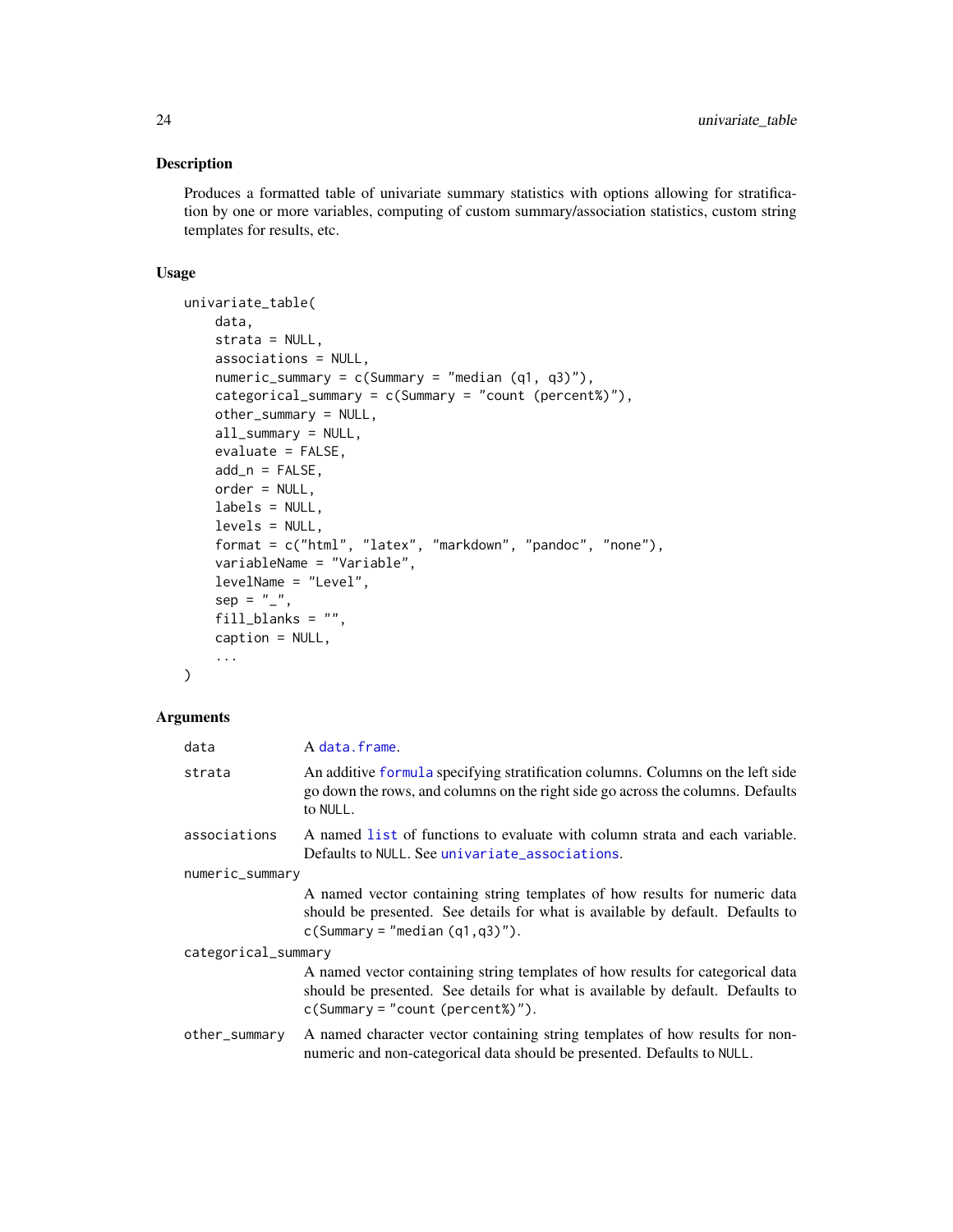<span id="page-24-0"></span>univariate\_table 25

| all_summary  | A named character vector containing string templates of additional results ap-<br>plying to all variables. See details for what is available by default. Defaults to<br>NULL. |
|--------------|-------------------------------------------------------------------------------------------------------------------------------------------------------------------------------|
| evaluate     | Should the results of the string templates be evaluated as an R expression after<br>filled with their values? See absorb for details. Defaults to FALSE.                      |
| add_n        | Should the sample size for each stratfication level be added to the result? De-<br>faults to FALSE.                                                                           |
| order        | Arguments passed to forcats:: fct_relevel for reordering the variables. De-<br>faults to NULL                                                                                 |
| labels       | A named character vector containing the new labels. Defaults to NULL                                                                                                          |
| levels       | A named list of named character vectors containing the new levels. Defaults<br>to NULL                                                                                        |
| format       | The format that the result should be rendered in. Must be "html", "latex", "mark-<br>down", "pandoc", or "none". Defaults to "html".                                          |
| variableName | Header for the variable column in the result. Defaults to "Variable".                                                                                                         |
| levelName    | Header for the factor level column in the result. Defaults to "Level".                                                                                                        |
| sep          | Delimiter to separate summary columns. Defaults to "_".                                                                                                                       |
| fill_blanks  | String to fill in blank spaces in the result. Defaults to "".                                                                                                                 |
| caption      | Caption for resulting table passed to knitr:: kable. Defaults to NULL.                                                                                                        |
| $\cdots$     | Additional arguments to pass to descriptives.                                                                                                                                 |

### Value

A table of summary statistics in the specified format. A tibble::tibble is returned if format = "none".

### Author(s)

Alex Zajichek

```
#Set format
format <- "pandoc"
#Default summary
heart_disease %>%
   univariate_table(
     format = format
   \lambda#Stratified summary
heart_disease %>%
   univariate_table(
       strata = ~Sex,
       add_n = TRUE,
```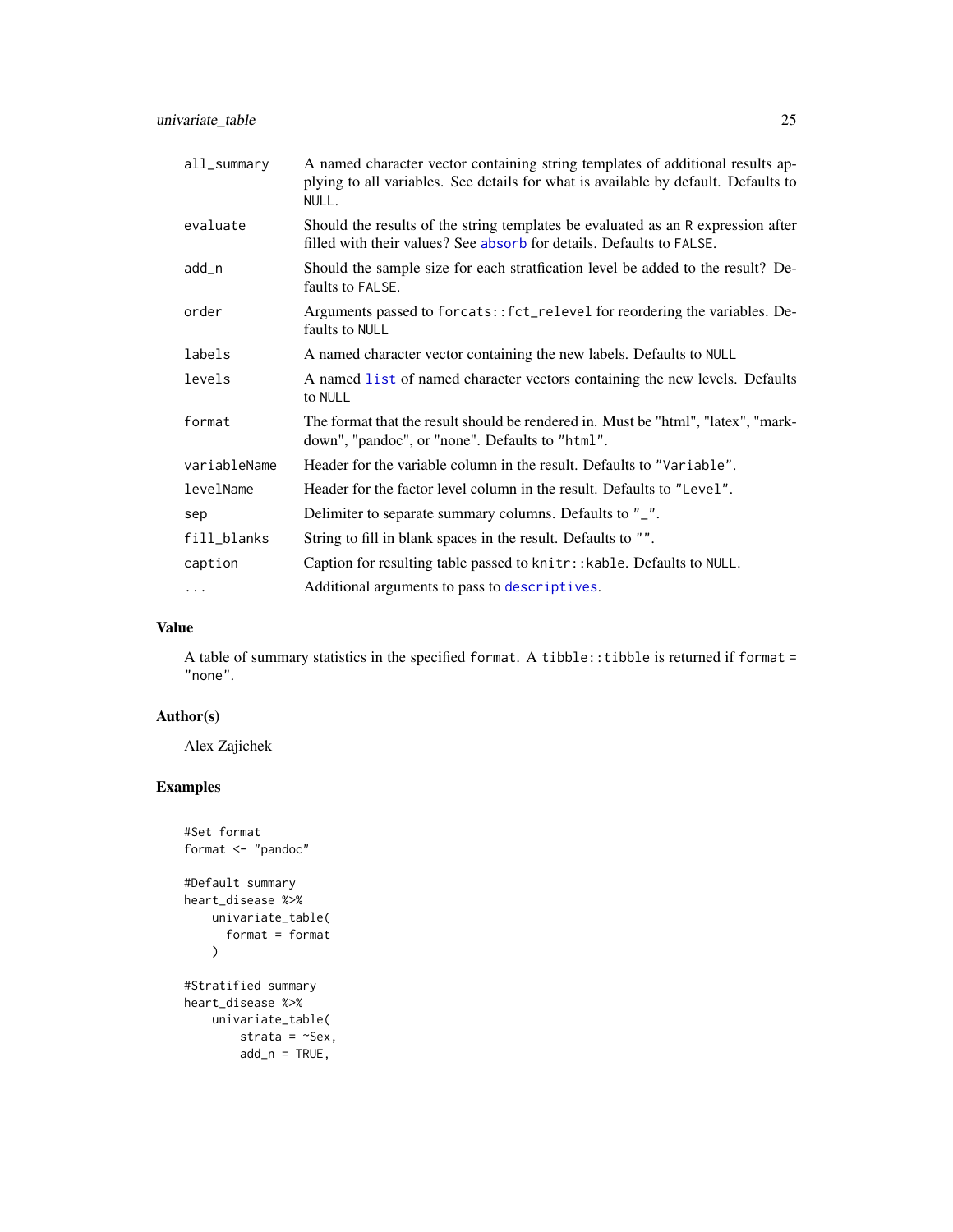```
format = format
   \mathcal{L}#Row strata with custom summaries with
heart_disease %>%
   univariate_table(
       strata = HeartDisease~1,
       numeric_summary = c(Mean = "mean", Median = "median"),
       categorical_summary = c('Count (%)' = "count (percent"))"),
       categorical_types = c("factor", "logical"),
       add_n = TRUE,format = format)
```